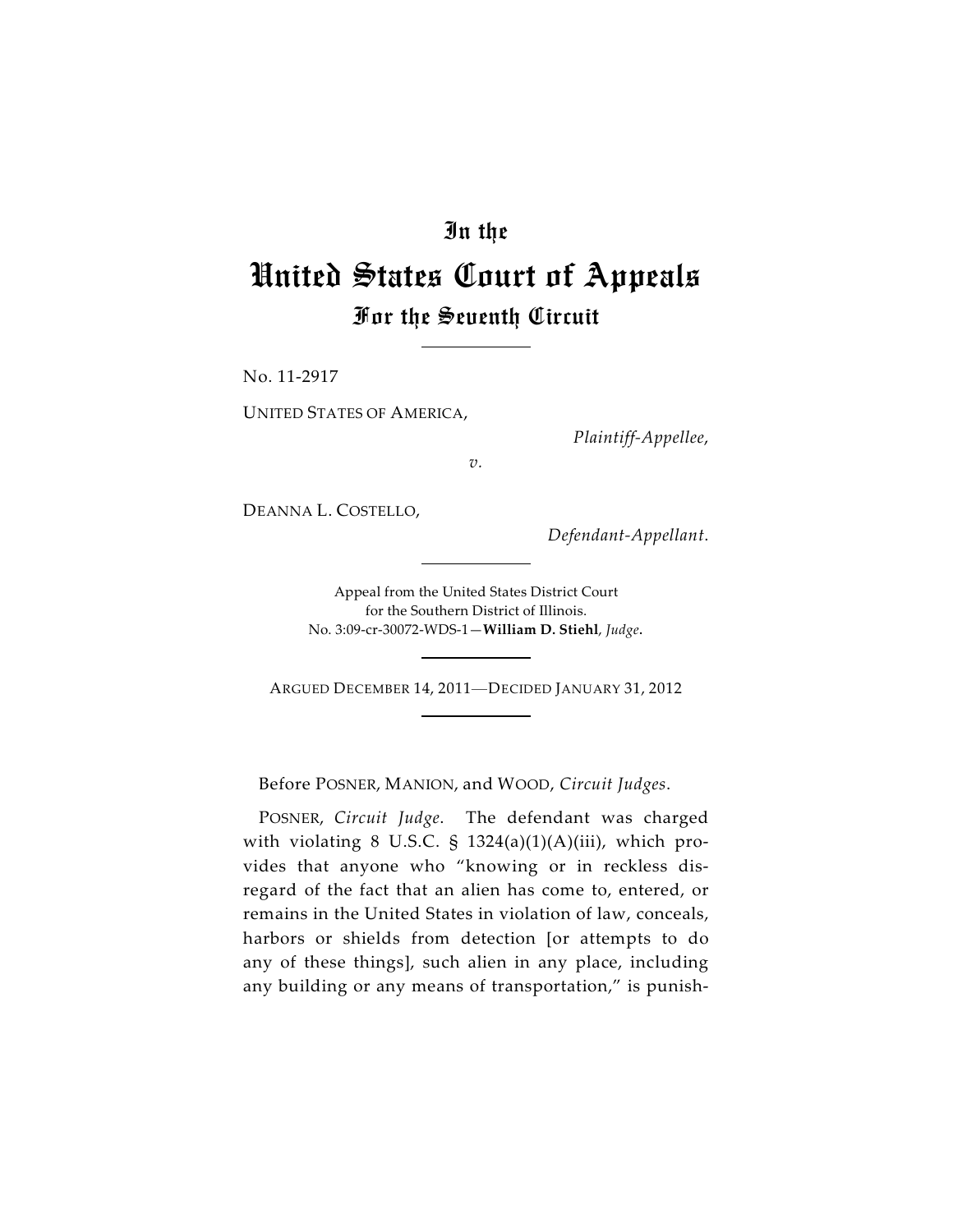able by a maximum prison term of 5 years and a maximum fine of \$250,000. 8 U.S.C. § 1324(a)(1)(B)(ii); 18 U.S.C. § 3571(b)(3). The parties agreed to a bench trial on stipulated facts. The district judge found the defendant guilty and sentenced her to two years' probation and to pay a \$200 fine.

The stipulated facts are sparse. The defendant is an American citizen who at the time of the alleged offense lived in a small Illinois town about five miles from St. Louis, named Cahokia. She had a romantic relationship with a Mexican whom she knew to be an illegal alien. He lived with her in Cahokia for about a year, which ended in July 2003 when he was arrested on a federal drug charge. He pleaded guilty, spent several years in prison, and upon completion of his sentence was removed to Mexico. He returned to the United States without authorization, and one day in March 2006 (we don't know how long that was after he'd returned to the United States), the defendant picked him up at the Greyhound bus terminal in St. Louis and drove him to her home in Cahokia, the same home in which they had lived together during his previous sojourn in this country. He lived there more or less continuously until his arrest in October 2006 on drug charges. He was prosecuted, and convicted both of marijuana offenses (conspiracy to distribute marijuana and possession with intent to distribute it), and of having returned to the United States illegally after having been removed, and was given a stiff prison sentence.

The defendant in this case was indicted for all three offenses specified in section  $1324(a)(1)(A)(iii)$ —concealing,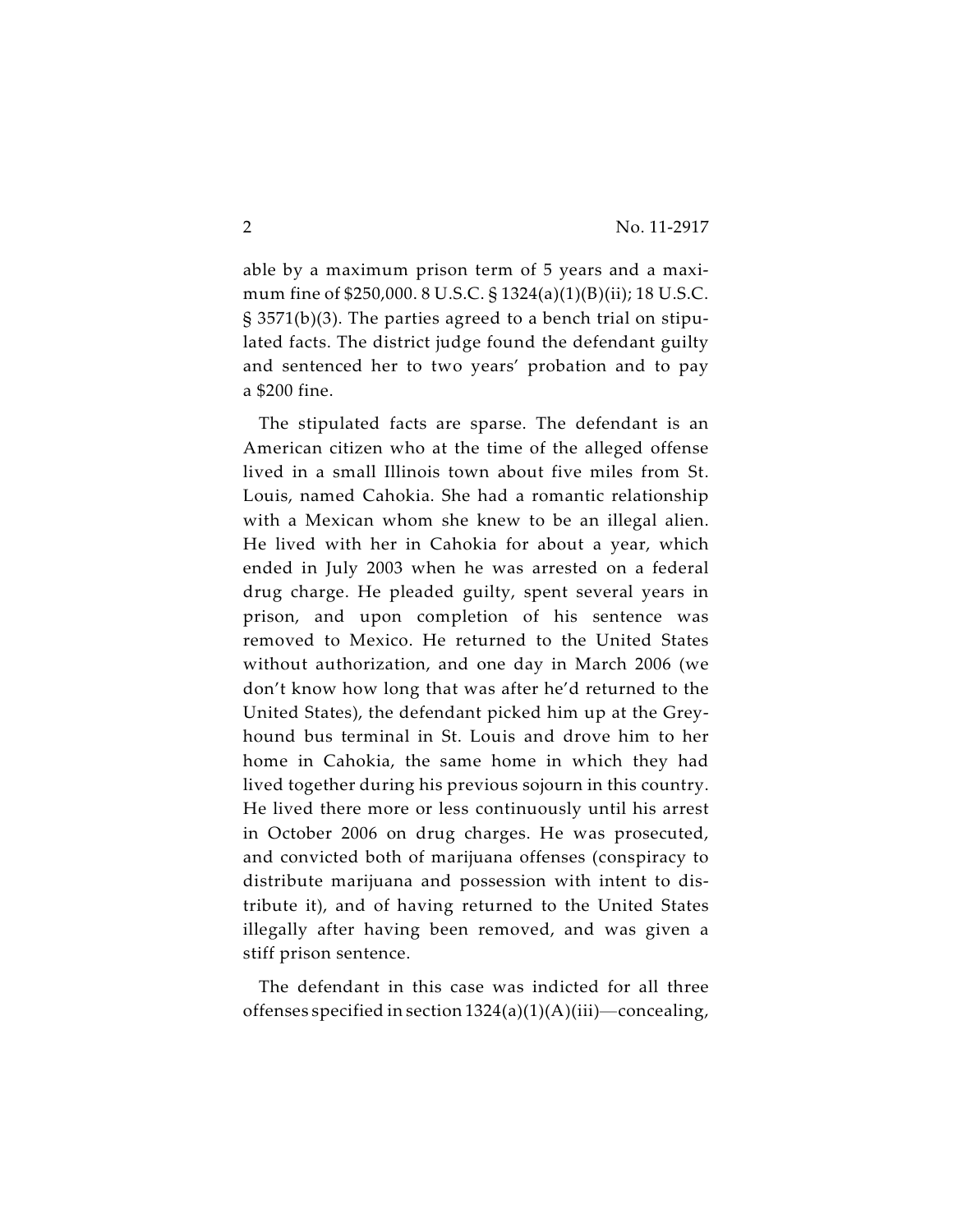harboring, and shielding from detection an alien known to be in this country illegally. The judge determined, ostensibly on the basis of the stipulated facts, which were the entire record except for the transcript of a phone call (see below), that "her actions were designed, at least in part, to facilitate and conceal [the boyfriend's] return to the United States as an illegal alien, and to harbor him in this country and, therefore, that she acted knowingly . . . . [Her] actions, . . . including picking the alien up at the Greyhound station, giving him shelter, and coming to his aide [*sic*] after he was arrested, amount to 'substantial assistance' because she made his illegal presence in the United States easier, and facilitated his avoidance of detection."

There is no evidence that the defendant concealed her boyfriend or shielded him from detection, and the focus of the briefs and argument on appeal has therefore been on the harboring offense. The judge's reference to the defendant's "coming to [the boyfriend's] aid" is to the boyfriend's having called the defendant from his car as he was being chased by federal agents and her having responded by driving to the site of the arrest. There is nothing in the stipulated facts, or in the phone conversation, which was recorded and transcribed, to support the judge's characterization of her response. The boyfriend had not asked her for help, nor did she say anything to suggest she was coming to his aid. So far as appears, she was merely worried and anxious and preferred to see what had happened to her boyfriend rather than remain at home sitting on her hands. There is no indication of what if anything she did when she arrived at the scene.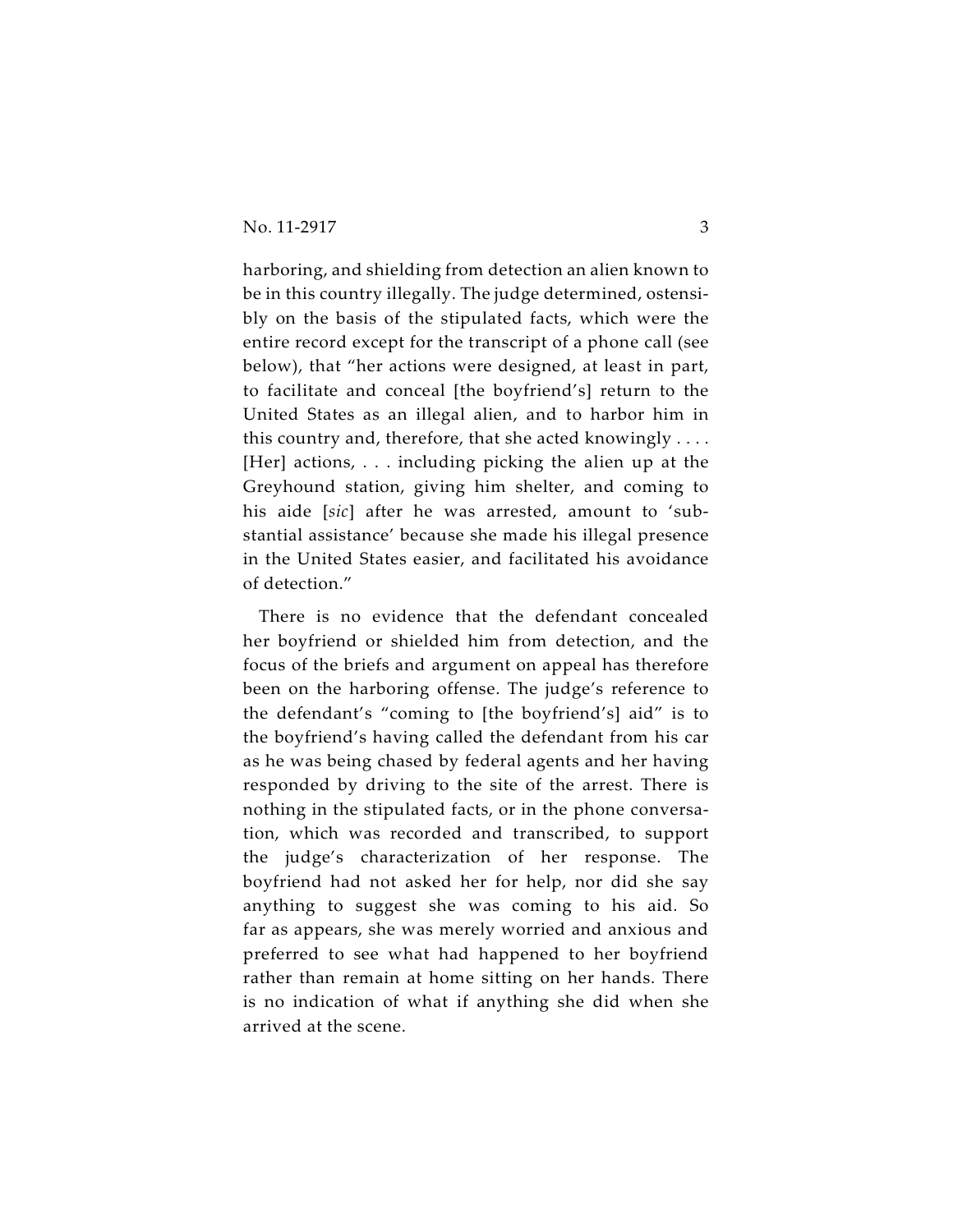The district judge seems to have thought that the defendant's having driven the boyfriend from the bus terminal to her home was significant. But the distance was so short—about six miles—that in a pinch he could have walked. And had he wanted to take public transportation he could have used the St. Louis metro transit system; the price of his ticket would have been \$2.75. (That is the price today; it probably was lower in 2006.) There is nothing to suggest that the two of them had prearranged the pickup, or that, had she not picked him up, he would have returned to Mexico. (We don't know how long he had been in the United States.) She was not charged with the offense in the next subsection of section  $1324(a)(1)(A)$  of "encourag[ing] or induc[ing] an alien to come to, enter, or reside in the United States, knowing or in reckless disregard of the fact that such coming to, entry, or residence is or will be in violation of law."  $$ 1324(a)(1)(A)(iv)$ .

All that's left is "harboring," which if defined broadly enough describes her action in having permitted the boyfriend to live with her. The government argues that "to harbor" just means to house a person, a meaning that it claims to derive from dictionaries that were in print in 1952 or today; surprisingly the government omits dictionaries that were current in 1917, when concealing and harboring aliens were added to the prohibition of smuggling aliens into this country. Immigration Act of February 5, 1917, Pub. L. No. 64-301, ch. 29, § 8, 39 Stat. 874, 880 (repealed). In the Immigration and Nationality Act of June 27, 1952, Pub. L. No. 82-411, Title IV, § 274(a), 66 Stat. 163, 228-29, Congress added penalties for the concealing and harboring offenses, in response to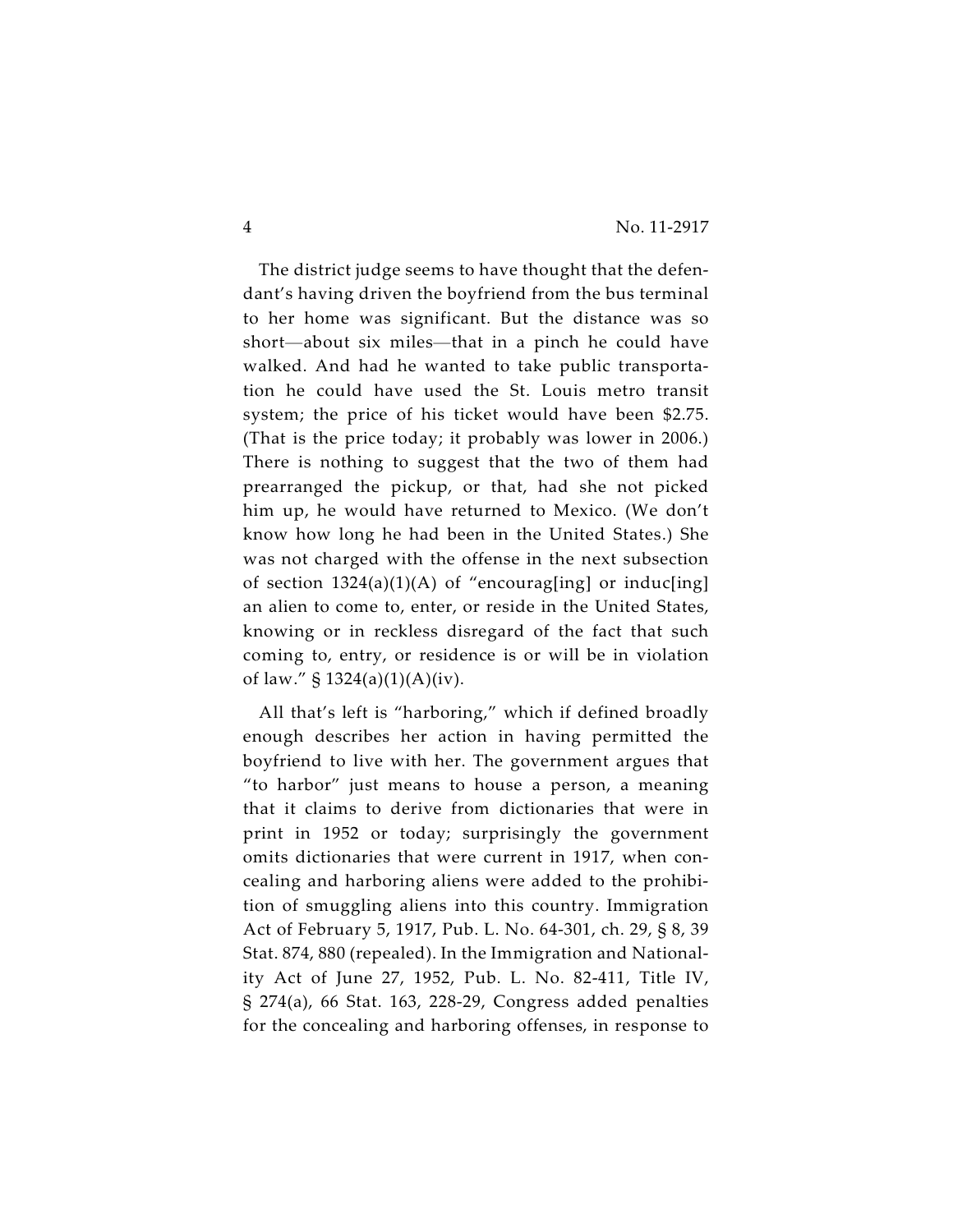a Supreme Court decision, *United States v. Evans*, 333 U.S. 483 (1948), that had held that the 1917 Act had somehow failed to specify penalties for those offenses.

The actual definition of "to harbor" that the government has found in these dictionaries and urges us to adopt is "to shelter," which is not synonymous with "to provide a place to stay." "To shelter" has an aura of protectiveness, as in taking "shelter" from a storm. To shelter is to provide a refuge. "Sheltering" doesn't seem the right word for letting your boyfriend live with you. We have not scoured dictionaries current in 1917 or 1952, but note for what it's worth that the 1910 edition of *Black's Law Dictionary* defines "to harbor" as: "To receive clandestinely and without lawful authority a person for the purpose of so concealing him that another having a right to the lawful custody of such person shall be deprived of the same. A distinction has been taken, in some decisions, between 'harbor' and 'conceal.' A person may be convicted of harboring a slave, although he may not have concealed her." Henry Campbell Black, *A Law Dictionary* 561 (2d ed. 1910) (citations omitted).

So the government's reliance on the dictionary definition of "harboring" is mistaken, though a point of greater general importance is that dictionaries must be used as sources of statutory meaning only with great caution. "Of course it is true that the words used, even in their literal sense, are the primary, and ordinarily the most reliable, source of interpreting the meaning of any writing: be it a statute, a contract, or anything else. But it is one of the surest indexes of a mature and developed jurisprudence not to make a fortress out of the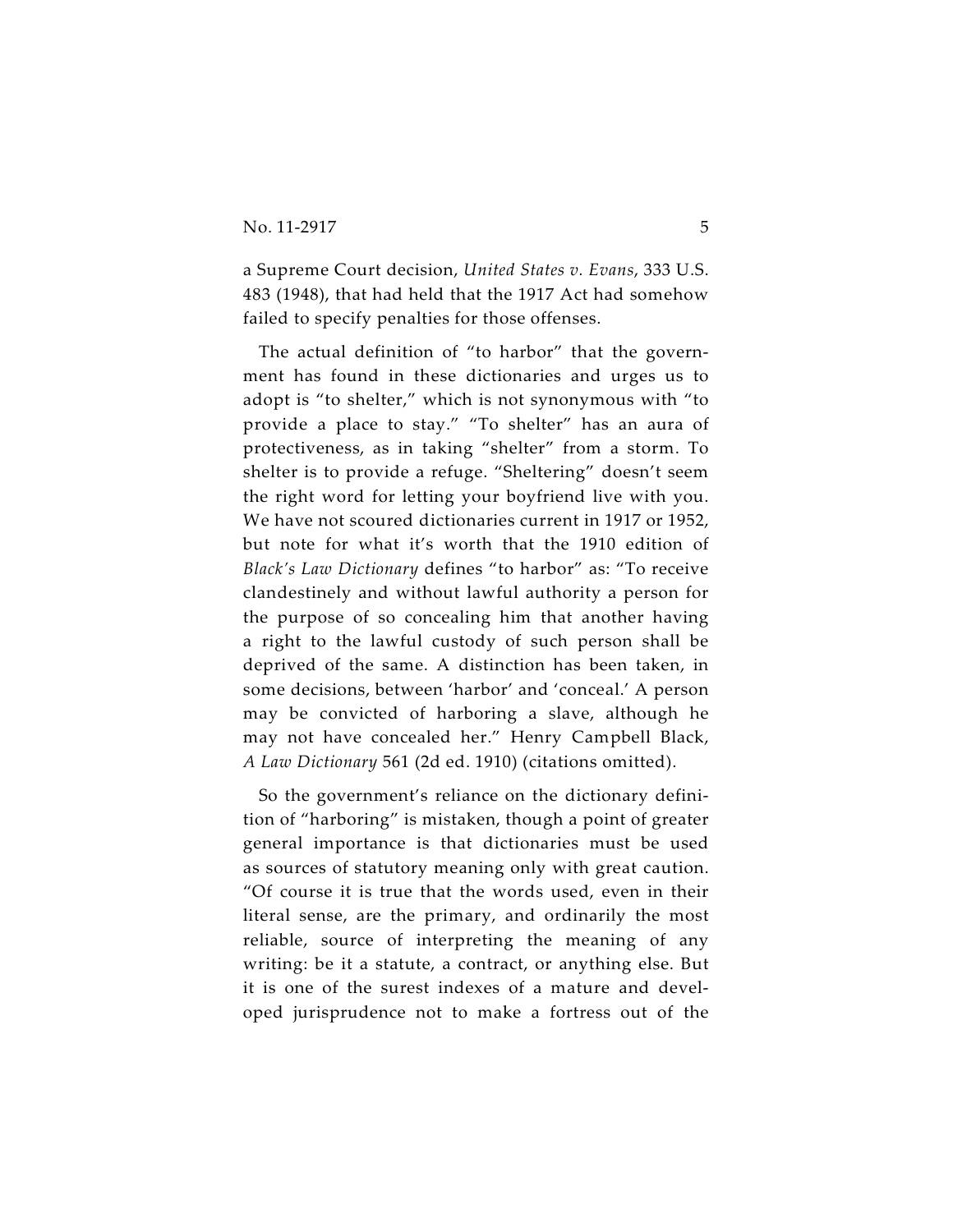dictionary; but to remember that statutes always have some purpose or object to accomplish, whose sympathetic and imaginative discovery is the surest guide to their meaning." *Cabell v. Markham*, 148 F.2d 737, 739 (2d Cir. 1945) (L. Hand, J.). "[T]he choice among meanings [of words in statutes] must have a footing more solid than a dictionary—which is a museum of words, an historical catalog rather than a means to decode the work of legislatures." Frank H. Easterbrook, "Text, History, and Structure in Statutory Interpretation," 17 *Harv. J.L. & Public Policy* 61, 67 (1994); see also A. Raymond Randolph, "Dictionaries, Plain Meaning, and Context in Statutory Interpretation," 17 *Harv. J.L. & Public Policy* 71, 72 (1994). "[I]t makes no sense to declare a unitary meaning that 'the dictionary' assigns to a term. There are a wide variety of dictionaries from which to choose, and all of them usually provide several entries for each word. The selection of a particular dictionary and a particular definition is not obvious and must be defended on some other grounds of suitability. This fact is particularly troubling for those who seek to use dictionaries to determine ordinary meaning. If multiple definitions are available, which one best fits the way an ordinary person would interpret the term?" Note, "Looking It Up: Dictionaries and Statutory Interpretation," 107 *Harv. L. Rev.* 1437, 1445 (1994) (footnote omitted).

Dictionary definitions are acontextual, whereas the meaning of sentences depends critically on context, including all sorts of background understandings. *In re Erickson*, 815 F.2d 1090, 1092 (7th Cir. 1987). A sign in a park that says "Keep off the grass" is not properly inter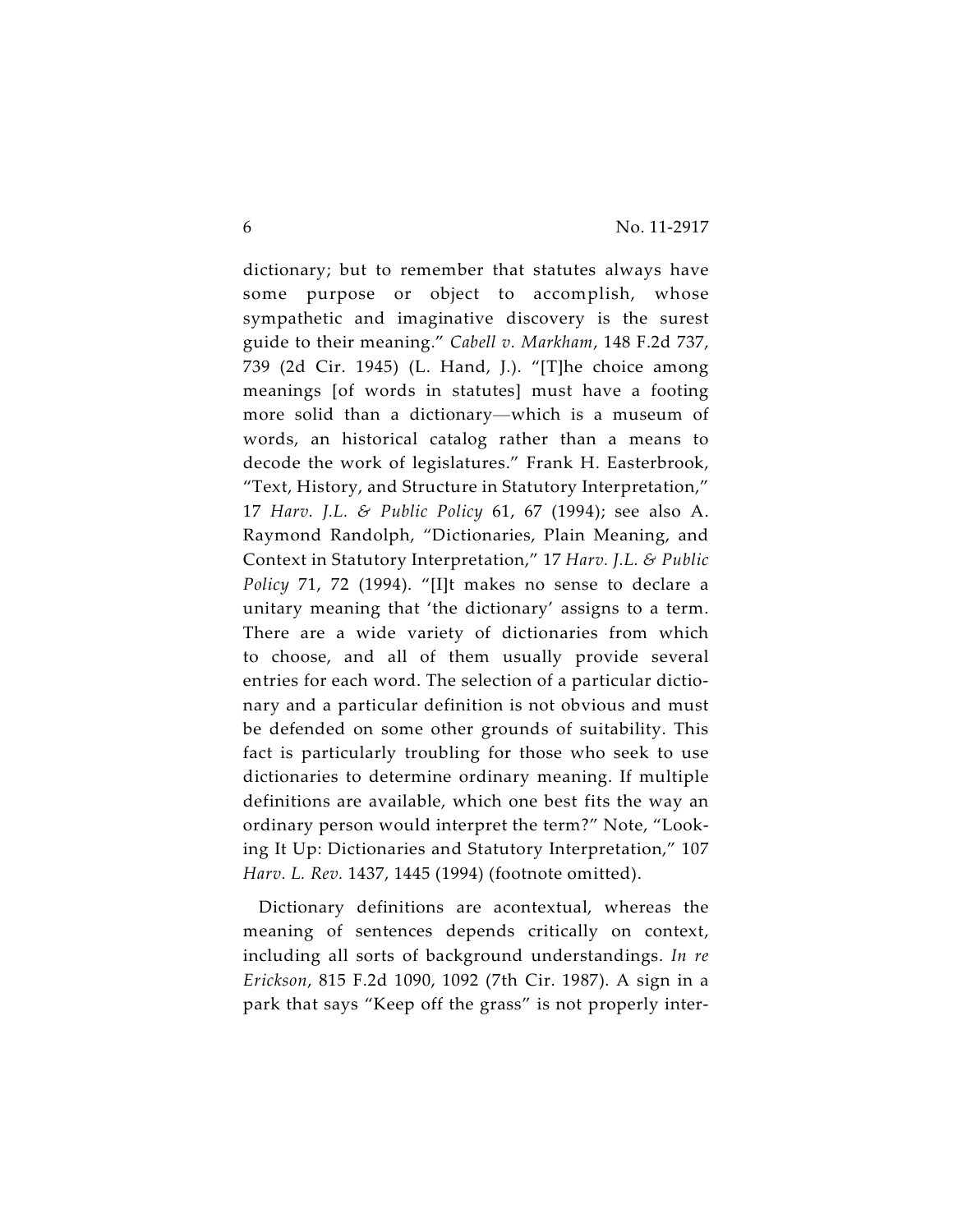preted to forbid the grounds crew to cut the grass. "[O]ne can properly attribute to legislators the reasonable minimum intention 'to say what one would ordinarily be understood as saying, given the circumstances in which it is said.' This principle, it should be noted, does not direct interpreters to follow the literal or dictionary meaning of a word or phrase. To the contrary, it demands careful attention to the nuances and specialized connotations that speakers of the relevant language attach to particular words and phrases in the context in which they are being used." John F. Manning, "The Eleventh Amendment and the Reading of Precise Constitutional Texts," 113 *Yale L.J.* 1663, 1704 (2004). We doubt that the government would argue that a hospital emergency room that takes in a desperately ill person whom the hospital staff knows to be an illegal alien would be guilty of harboring, although it fits the government's definition of the word.

A Google search (conducted on December 13, 2011, rather than in 1952 or 1917, but the government implies by its reliance on current dictionaries that the word means the same today as on the date of the statute's enactment, an implication consistent with *Black's Law Dictionary*) of several terms in which the word "harboring" appears—a search based on the supposition that the number of hits per term is a rough index of the frequency of its use—reveals the following:

"harboring fugitives": 50,800 hits "harboring enemies": 4,730 hits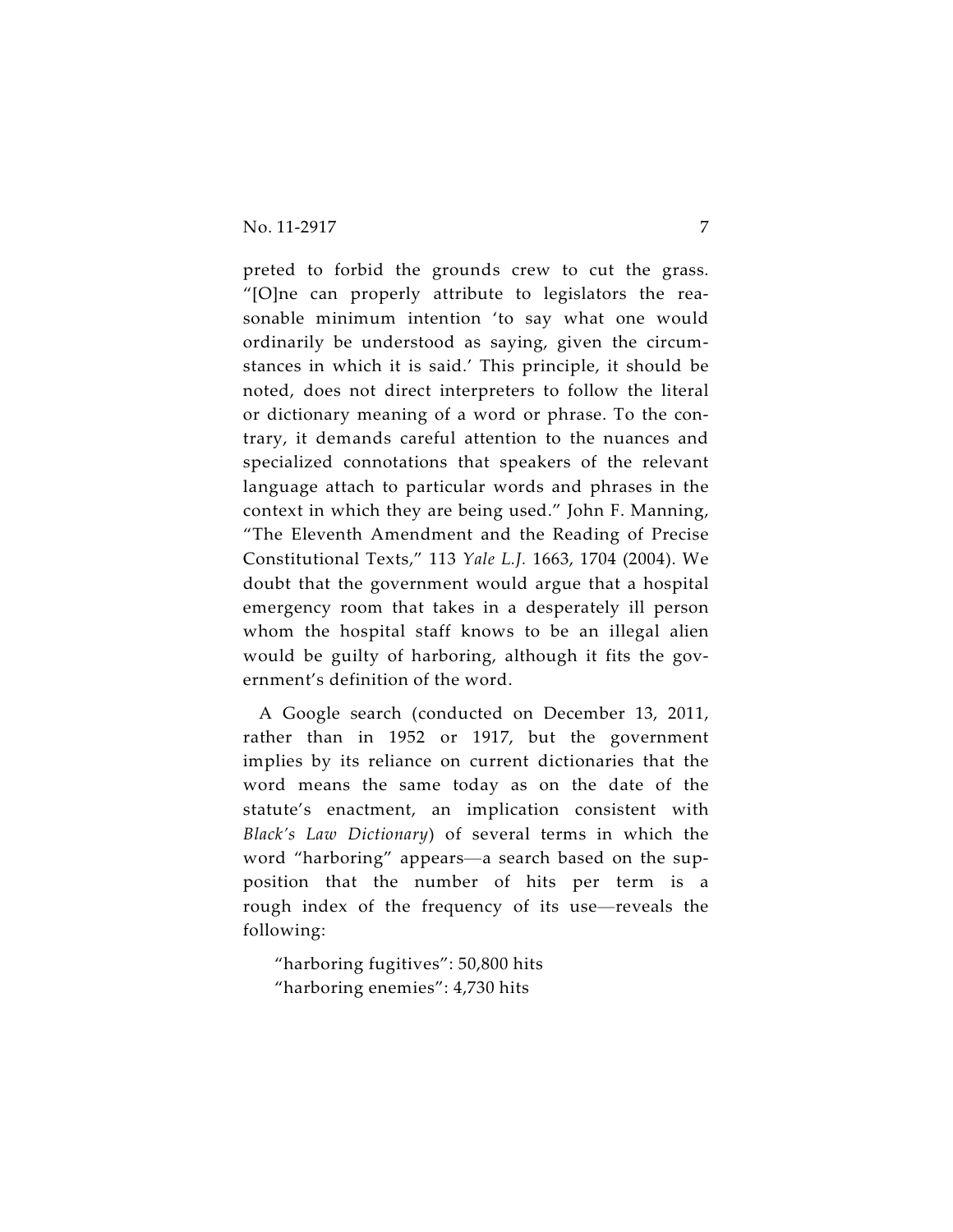"harboring refugees": 4,820 hits "harboring victims": 114 hits "harboring flood victims": 0 hits "harboring victims of disasters": 0 hits "harboring victims of persecution": 0 hits "harboring guests": 184 hits "harboring friends": 256 hits (but some involve harboring Quakers—"Friends," viewed in colonial New England as dangerous heretics) "harboring Quakers": 3,870 hits "harboring Jews": 19,100 hits

It is apparent from these results that "harboring," as the word is actually used, has a connotation—which "sheltering," and *a fortiori* "giving a person a place to stay"—does not, of deliberately safeguarding members of a specified group from the authorities, whether through concealment, movement to a safe location, or physical protection. This connotation enables one to see that the emergency staff at the hospital may not be "harboring" an alien when it renders emergency treatment even if he stays in the emergency room overnight, that giving a lift to a gas station to an alien with a flat tire may not be harboring, that driving an alien to the local office of the Department of Homeland Security to apply for an adjustment of status to that of lawful resident may not be harboring, that inviting an alien for a "one night stand" may not be attempted harboring, that placing an illegal alien in a school may not be harboring (cf. *Plyler v. Doe*, 457 U.S. 202 (1982)), and finally that allowing your boyfriend to live with you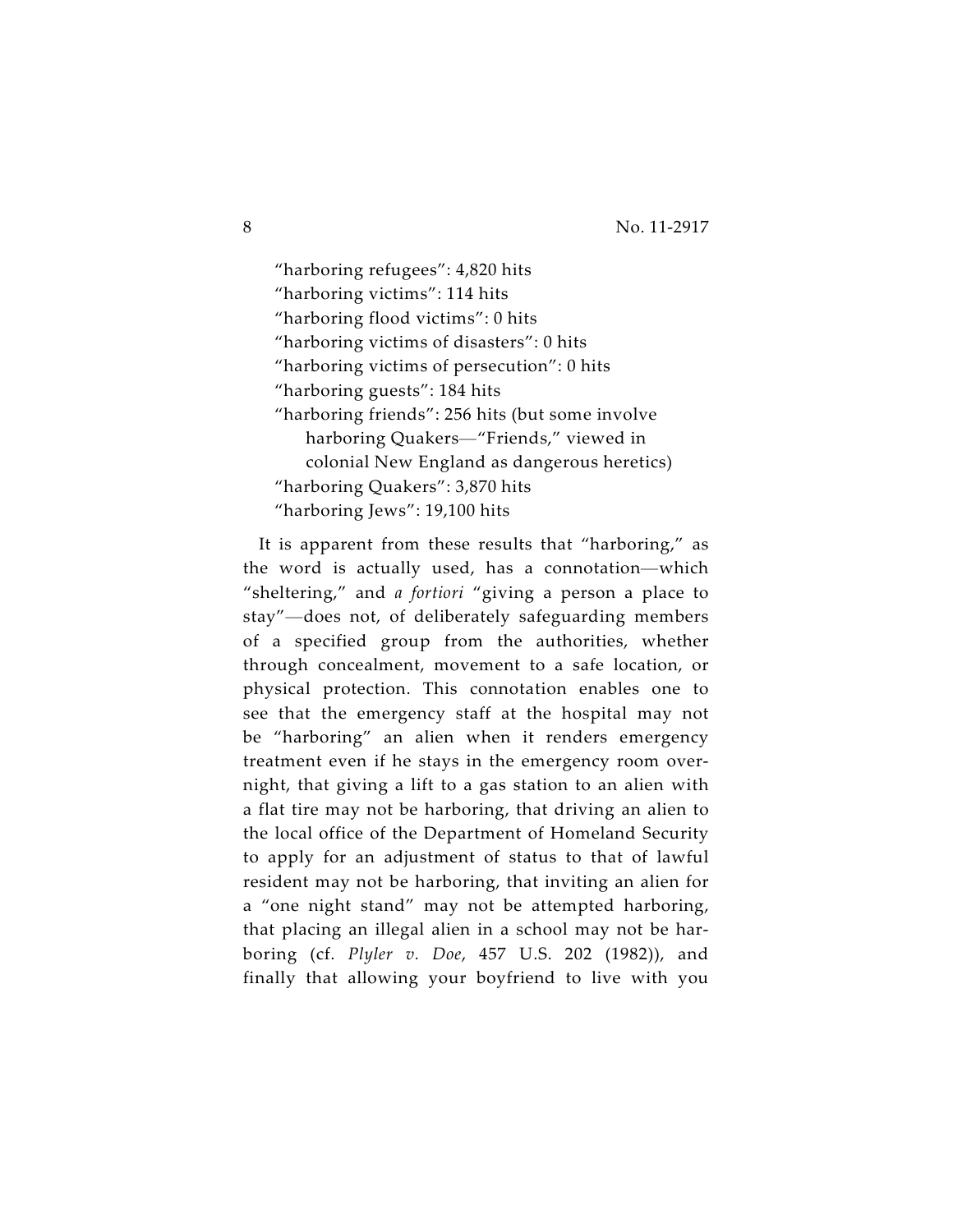may not be harboring, even if you know he shouldn't be in the United States.

The prohibition of concealing, shielding from detection, and harboring known illegal aliens grew out of the prohibition of smuggling aliens into the United States. Immigration Act of 1907, Pub. L. No. 59-96, 34 Stat. 898. Concealing illegal aliens in the United States and shielding them from detection in the United States are closely related to smuggling; they are active efforts to keep illegal aliens in the United States. We needn't assume that harboring is redundant; it can be given a meaning that plugs a possible loophole left open by merely forbidding concealing and shielding from detection. Suppose the owner of a Chinese restaurant in New York's or San Francisco's Chinatown employs known illegal aliens as cooks, waiters, and busboys because they are cheap labor, and provides them with housing in order to make the employment, poorly paid though it is, more attractive, and also because they lack documentation that other landlords would require of would-be renters. The owner is harboring these illegal aliens in the sense of taking strong measures to keep them here. Yet there may be no effort at concealment or shielding from detection, simply because the immigration authorities, having very limited investigative resources, may have no interest in rooting out illegal aliens in Chinese restaurants in Chinatowns. It is nonetheless harboring in an appropriate sense because the illegal status of the alien is inseparable from the decision to provide housing—it is a decision to provide a refuge for an illegal alien *because* he's an illegal alien.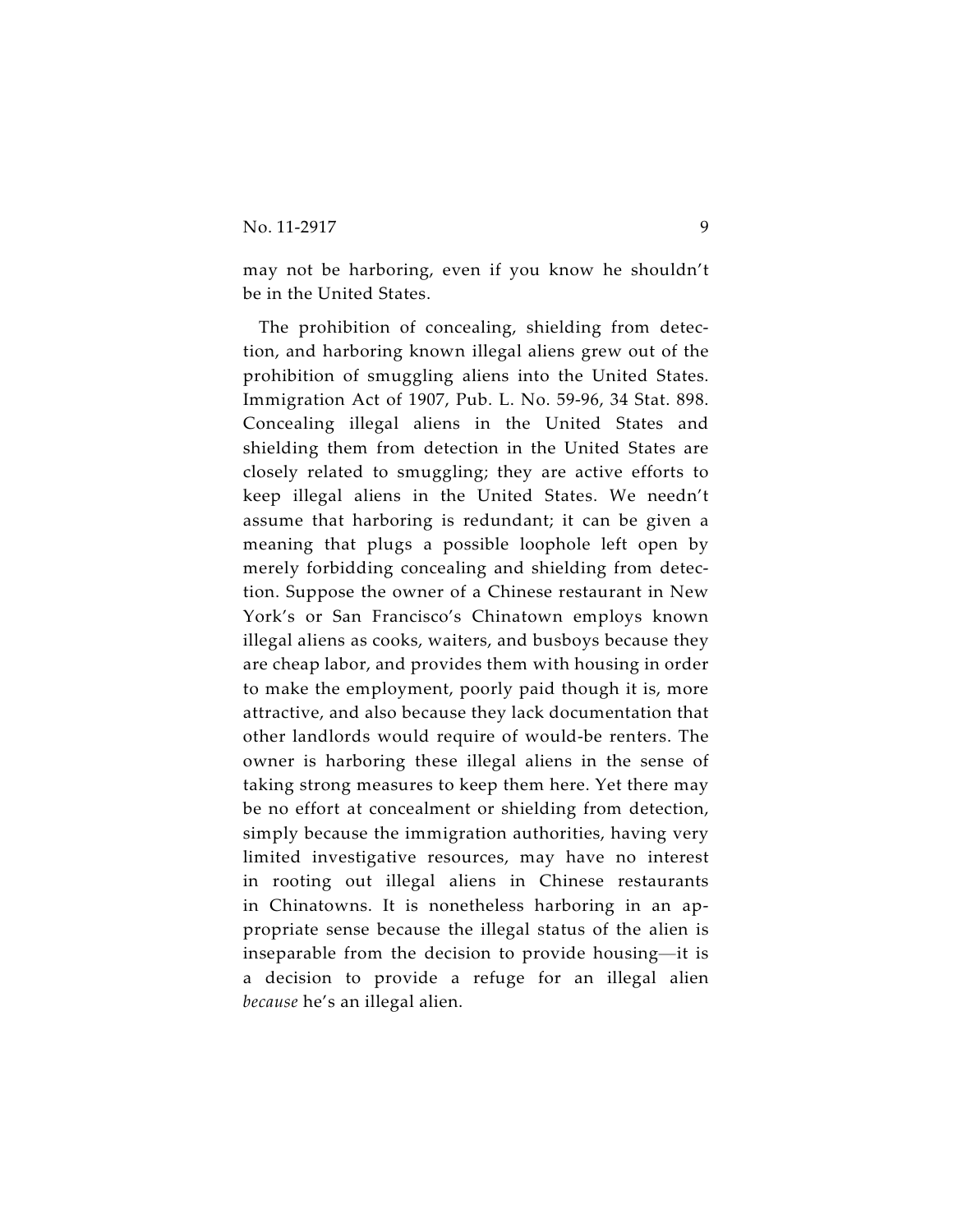The defendant in the present case was not trying to encourage or protect or secrete illegal aliens. There is no suggestion that she prefers illegal aliens as boyfriends to legal aliens or citizens. She had a boyfriend who happened to be (as she knew) an illegal alien, and he lived with her for a time. Had she been aware of section 1324 and fearful of prosecution and hence had told him to move out of her house, he could have found some other place to live in Cahokia, or elsewhere.

It's not as if he was made safer from the feds by living with her. On the contrary, the stipulation of facts—which remember is the only source of the facts upon which she was convicted—states that the boyfriend "had lived with the defendant at 816 LaSalle St. in Cahokia, Illinois, for approximately a year before his arrest in July of 2003 on a federal drug charge. [He] disclosed his cohabitation with the defendant *at this address to federal authorities during a proffer on October 31, 2003*. . . . In March 2006, the defendant picked [the boyfriend] up from a Greyhound Bus Station in St. Louis, Missouri, and transported him to her home *at 816 LaSalle St. in Cahokia, Illinois*" (emphasis added). The stipulation goes on to state that on several occasions while he was living with the defendant after his return to the United States he moved out and stayed with his uncle or his brother, who lived elsewhere in Illinois and whose addresses, as far as we know, were unknown to the authorities. So, had he been living with one of them rather than with her because she refused to take him back when he returned to the United States, he might well have been safer.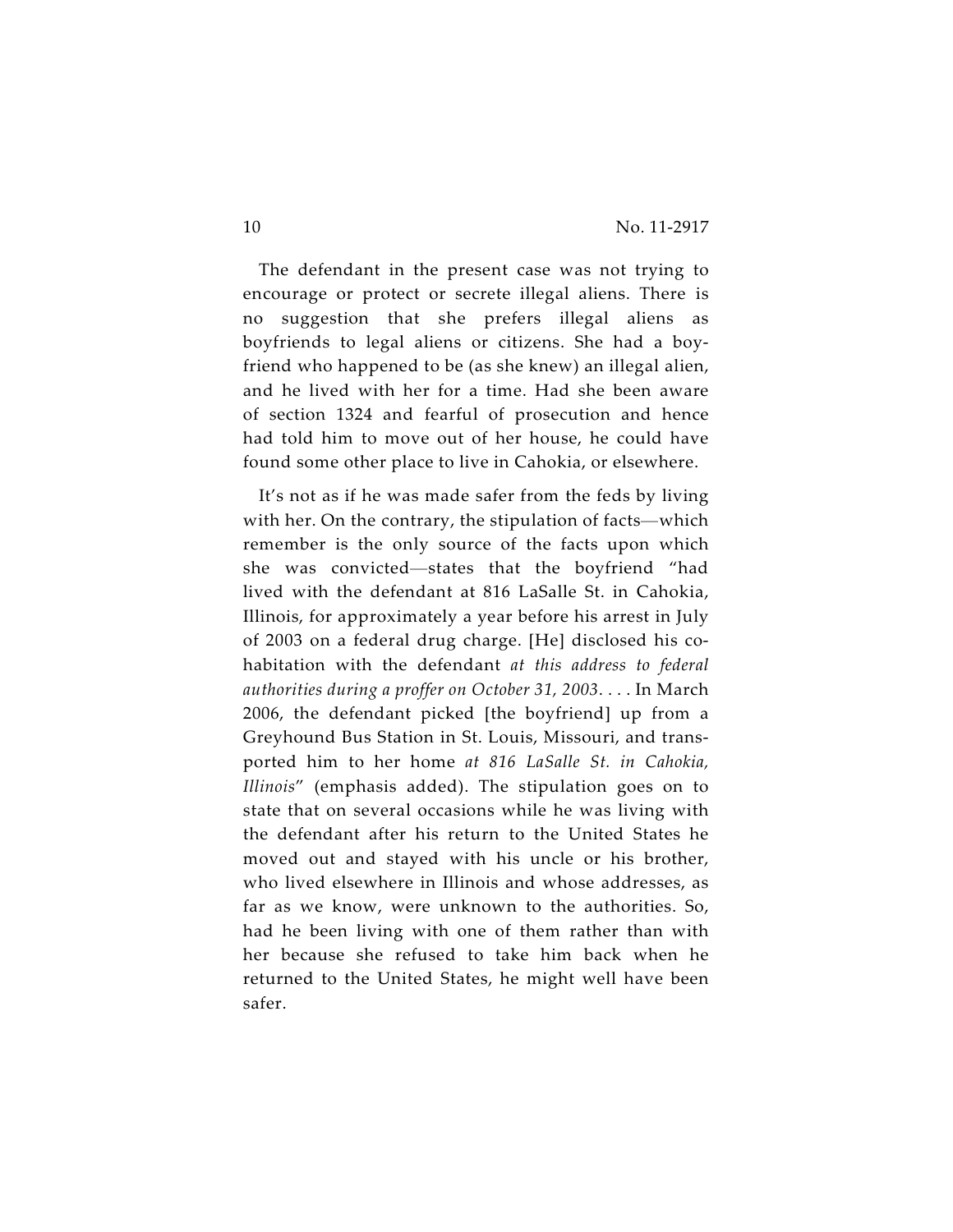We don't even know whether he derived any economic advantage from living with the defendant—for all we know, they shared expenses and his share exceeded what it would have cost him to rent a room somewhere else. The government and perhaps the district judge assumed that she, or her house, was what enabled him to remain in or return to the United States, but there is no evidence of that and it cannot be assumed.

The restaurant owner in our example provides an inducement to illegal aliens. There is no evidence that the defendant provided an inducement to her boyfriend to remain in or return to the United States. (As we said, she was not charged with inducement.) On the scanty record on which her conviction was based, it is as likely that it was the drug trade that drew and kept him in the United States as it was the girlfriend.

To call this harboring would carry section 1324 far beyond smuggling, and a considerable distance as well from concealing and from shielding from detection. That considerable distance identifies a further problem with the use of dictionaries to determine statutory meaning. Legislative prohibitions are often stated in strings of closely related and overlapping terms, to plug loopholes. They do not have identical dictionary definitions (if they did, the use of multiple terms would have no point), but the overlap means that in many applications they will be redundant, so that to pick out of the dictionary, for each statutory term, a definition remote from that of the other terms may be to misunderstand why the legislature included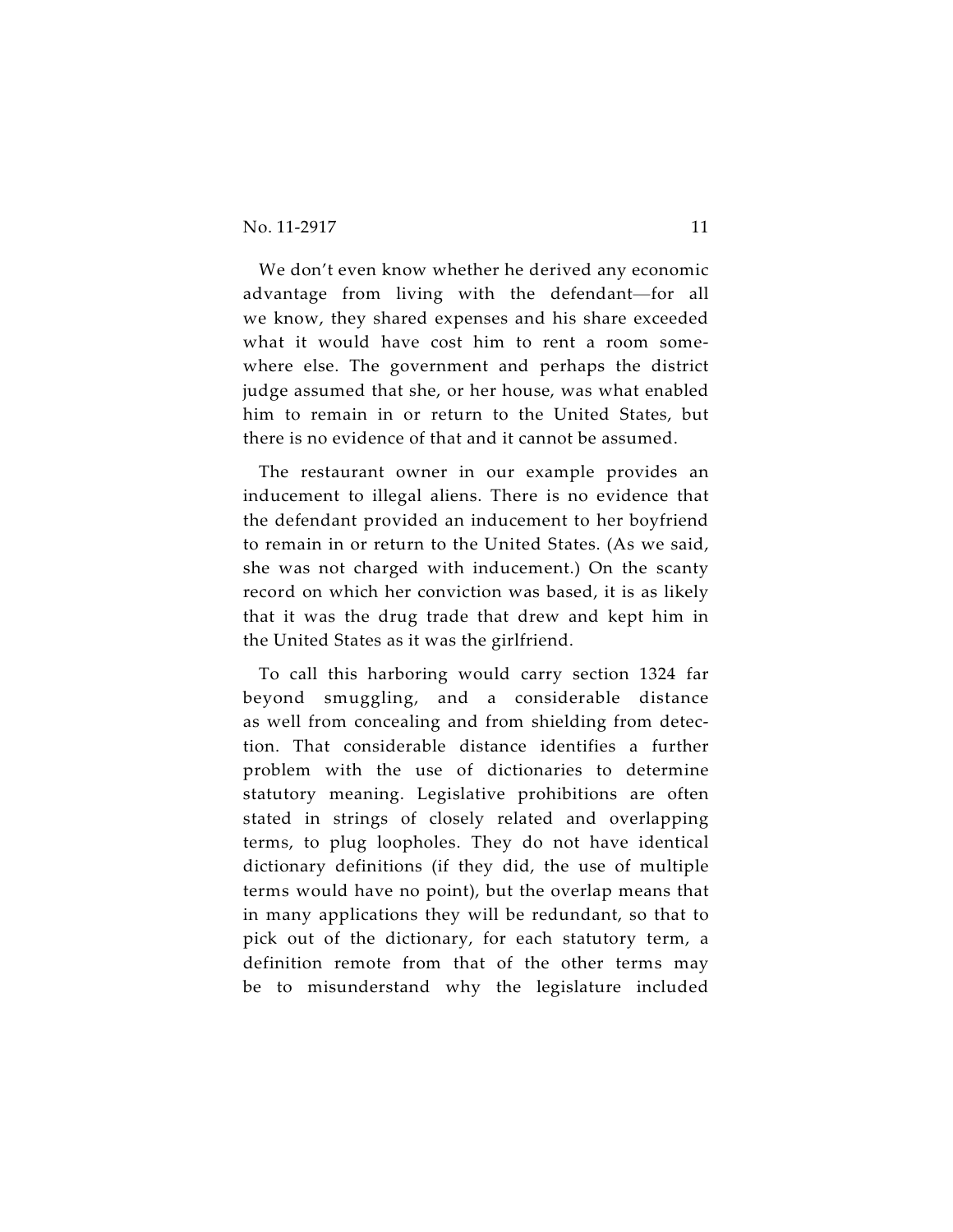multiple overlapping terms. We have warned that "the fact that a clause is broadly worded to stop up loopholes doesn't justify a literal interpretation that carries far beyond any purpose that can reasonably be imputed to the drafter. 'When a statute is broadly worded in order to prevent loopholes from being drilled in it by ingenious lawyers, there is a danger of its being applied to situations absurdly remote from the concerns of the statute's framers.' " *Abbott Laboratories v. Takeda Pharmaceutical Co.*, 476 F.3d 421, 426 (7th Cir. 2007), quoting *Fitzgerald v. Chrysler Corp.*, 116 F.3d 225, 226 (7th Cir. 1997).

The way in which adjacent terms shed light on each other's meaning, *United States v. Williams*, 553 U.S. 285, 294- 95 (2008)—a light not to be found in a dictionary—is illustrated by *Begay v. United States*, 553 U.S. 137 (2008), where the Supreme Court interpreted a statute that defined as a "violent felony" an act or series of acts that is "burglary, arson, or extortion, involves use of explosives, or otherwise involves conduct that presents a serious potential risk of physical injury to another." 18 U.S.C. § 924(e)(2)(B)(ii). The Court held that driving under the influence of alcohol, although a dangerous activity, was not within the scope of the subsection's residual clause ("or otherwise involves conduct that presents a serious potential risk of physical injury to another") because it lacked the essential character of the enumerated crimes, all of which involved "purposeful, violent, and aggressive" conduct. 553 U.S. at 144-45.

The string of prohibitions in section  $1324(a)(1)(A)(iii)$ is most naturally understood as the following series of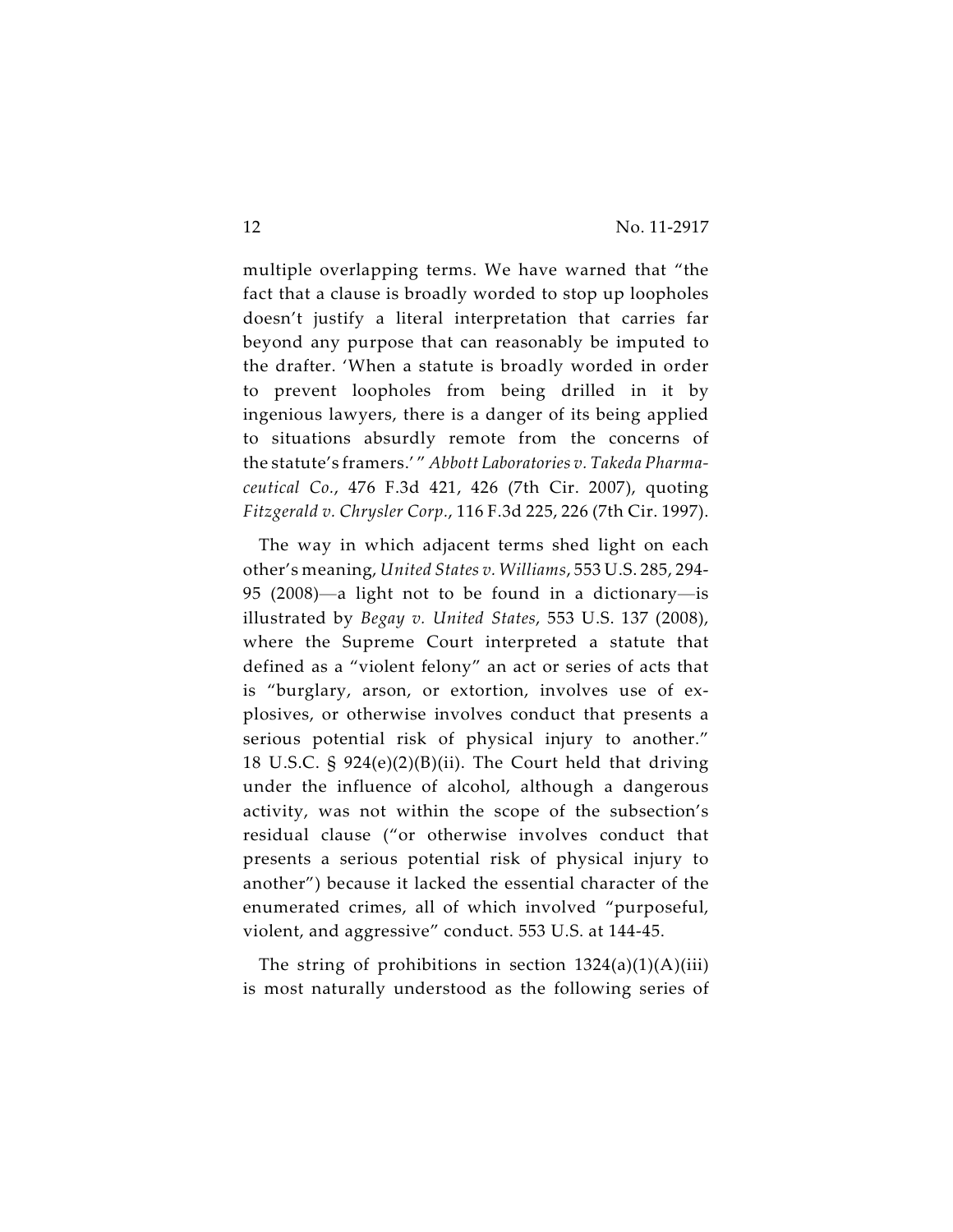loophole-stopping near synonyms: "concealing" is concealing; "shielding from detection" usually is concealing but could involve bribing law enforcement authorities in other words paying someone else to conceal (yet the shade of difference is tiny—no surprise in a string of near synonyms); and the office left to "harboring" is, then, materially to assist an alien to remain illegally in the United States without publicly advertising his presence but without needing or bothering to conceal it, as in our restaurant example—though harboring *could* involve advertising, for instance if a church publicly offered sanctuary for illegal aliens and committed to resist any effort by the authorities to enter the church's premises to arrest them.

But to make "harboring" sweep so far beyond concealing or shielding from detection as to reach the examples we gave earlier of what we think the word does *not* mean in section 1324 would yield a prohibition that couldn't be understood as just plugging possible loopholes in the first two prohibitions. It would go well beyond the bans on concealing and shielding from detection, and indeed would reach further than any other term in section 1324, which forbids bringing someone one knows to be an illegal alien into the country, § 1324(a)(1)(A)(i), transporting a known illegal alien "in furtherance of such violation of law,"  $\S$  1324(a)(1)(A)(ii), and "encourag[ing] or induc[ing]" an alien to enter the country illegally.  $\S 1324(a)(1)(A)(iv)$ .

The number of illegal aliens in the United States was estimated at 10.8 million in 2010. Michael Hoefer, Nancy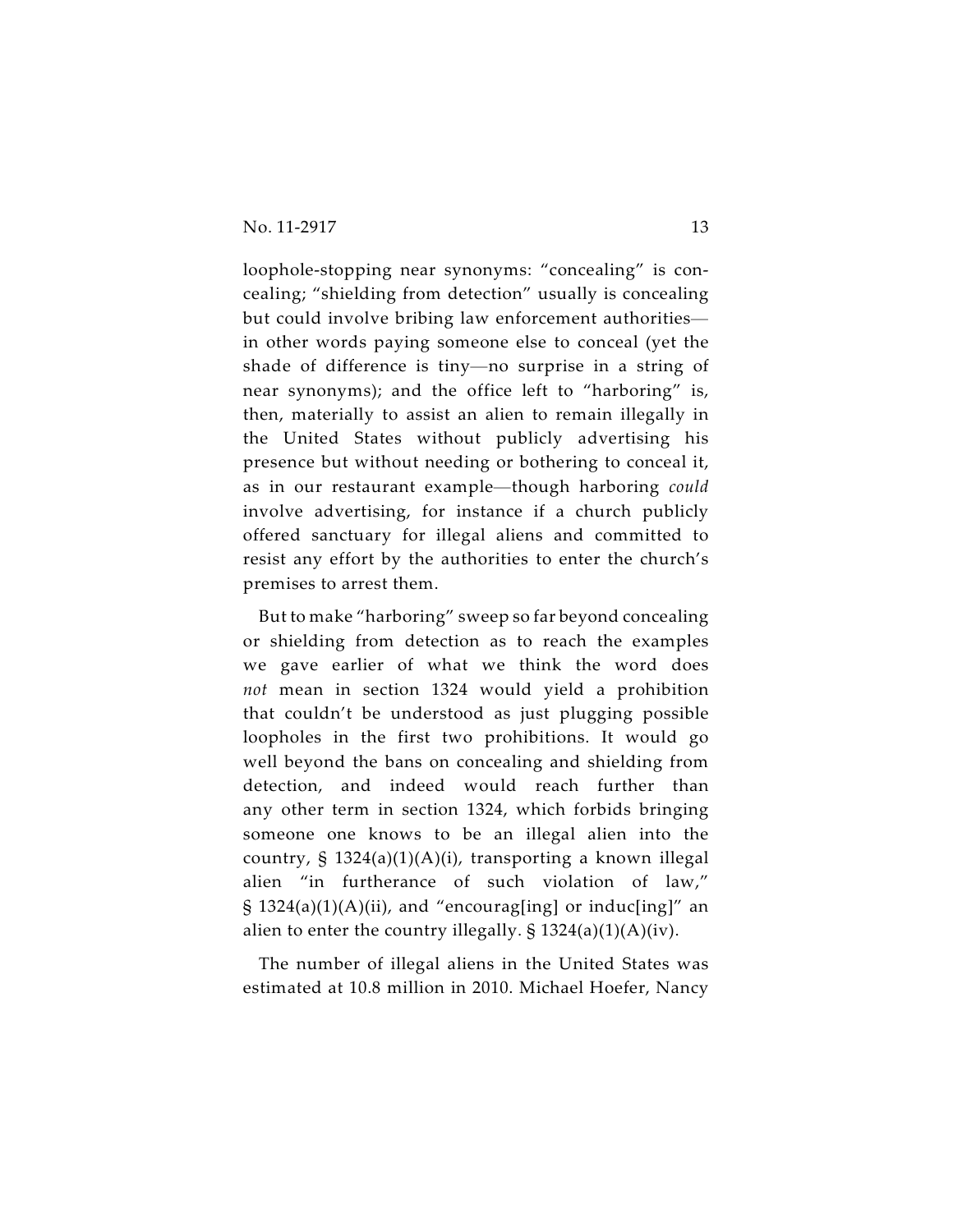Rytina & Bryan C. Baker, "Estimates of the Unauthorized Immigrant Population Residing in the United States: January 2010," p. 1 (Office of Immigration Statistics, U.S. Department of Homeland Security, 2011), www.dhs.gov/ xlibrary/assets/statistics/publications/ois\_ill\_pe\_2010.pdf (visited Dec. 20, 2011). No doubt thousands, perhaps many thousands, of persons are involved in concealing, shielding from detection, or harboring—under unexceptionable understandings of these terms—aliens whom they know to be illegal. The government's lawyer conceded at oral argument that under the government's broader definition of harboring the number of violators of section 1324(a)(1)(A)(iii) might well be two million. Did Congress intend such a leap when it added harboring to the list of offenses in that subsection? Illegal aliens were a smaller fraction of the American population then. But still—is it likely that Congress intended that parents whose child invites an immigrant classmate who, as they know, is illegally in the country to a sleepover might be branded as criminals even if he didn't accept the invitation, since the statute criminalizes attempts?

And notice, among the paradoxes with which the government's position is rife, that although generally it is not a crime to be an illegal alien (though there are important exceptions, as when the alien has eluded examination or inspection by immigration officers, 8 U.S.C. § 1325(a), or, as in the case of the defendant's boyfriend, has returned to the United States without authorization after having been removed, § 1326(a)), an illegal alien becomes a criminal by having a wife, also an illegal alien, living with him in the United States; if they have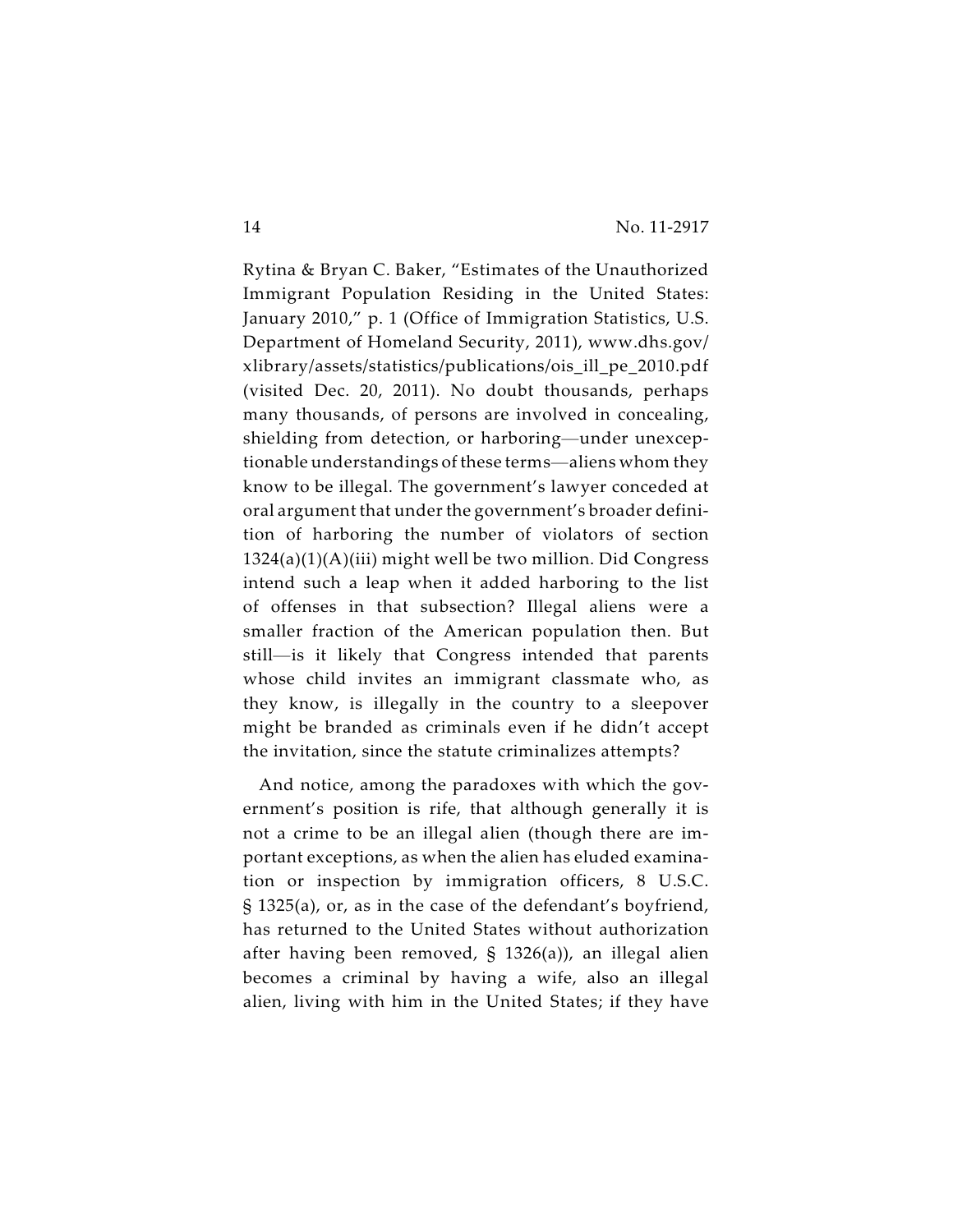children, born abroad and hence illegal aliens also, living with them, then each parent has several counts of criminal harboring, on the government's interpretation of the statute. The effect would be a profound change in the legal status of aliens in the United States.

The Justice Department does little to publicize the existence of federal criminal prohibitions, numerous as they are—there are more than 4000 separate federal crimes, as well as countless regulations the violation of which is criminal. There are too few prosecutions for violations of section  $1324(a)(1)(A)(iii)$  to have created widespread public awareness of the law, let alone of its outer reach as conceived by the government. We asked the Department of Justice for statistics, and it informs us that, according to its records (which it tells us may be incomplete), in fiscal year 2011 only 223 cases were filed that included a count under section  $1324(a)(1)(A)(iii)$ . We have found a Justice Department press release concerning a prosecution for harboring illegal aliens, but it charges behavior remote from that of the defendant in the present case: "Columbia County Couple Indicted for Harboring Illegal Aliens for Commercial Advantage and Laundering the Proceeds of that Crime," www.fbi.gov/atlanta/press-releases/2011/ columbia-county-couple-indicted-for-harboring-illegalaliens-for-commercial-advantage-and-laundering-theproceeds-of-that-crime (visited Dec. 20, 2011).

Courts like to say that knowledge of the law is presumed. But what they mean is that ignorance of the law, though common, is not a defense to a criminal prosecu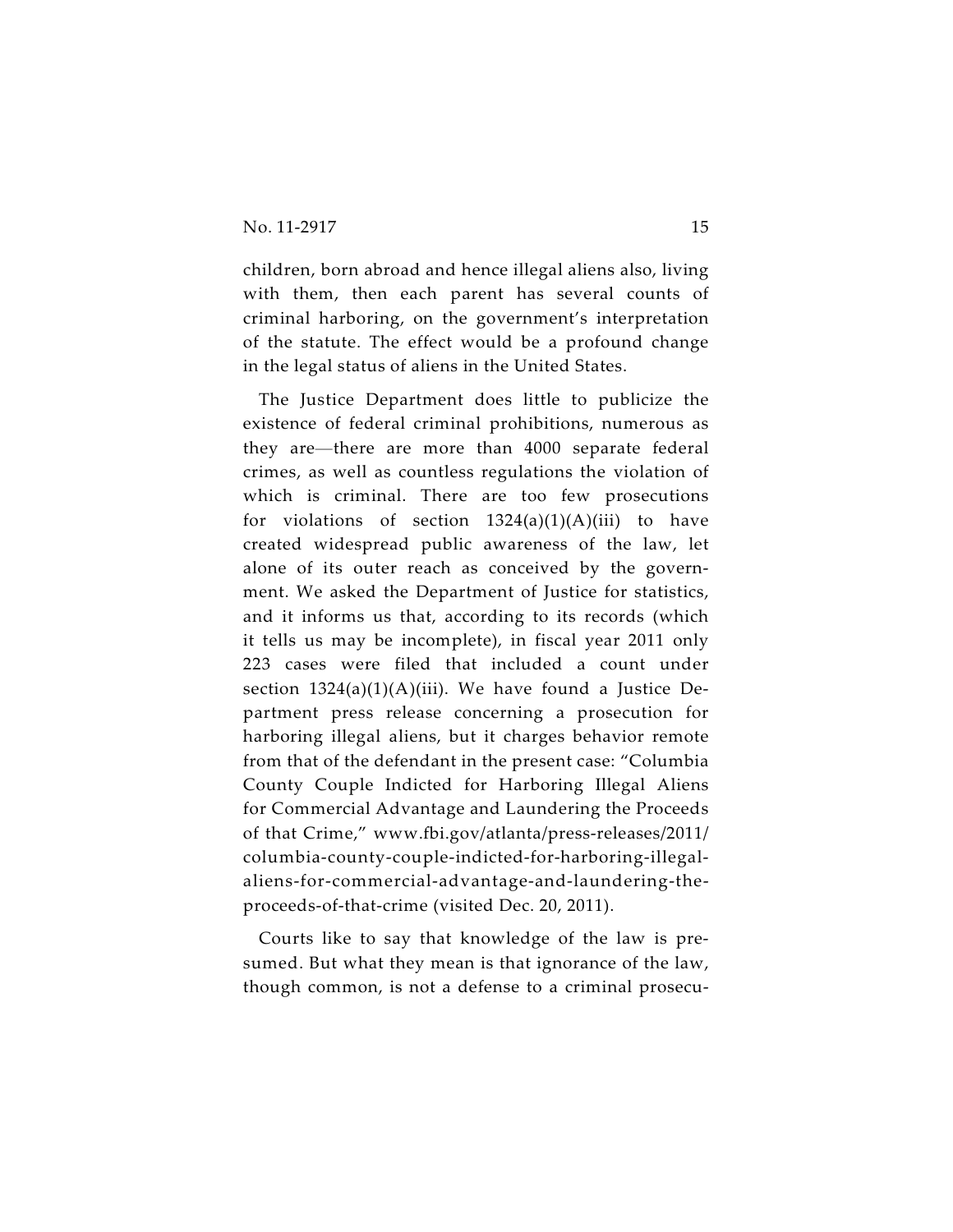tion. There are good practical reasons for this rule, but it results in many injustices, since ignorance of specific legal prohibitions is widespread. The prevalence of such injustices argues for trying to conform criminal prohibitions, by judicial interpretation where that is a permissible option, to prevalent usages. We mustn't forget the rule of lenity in the interpretation of criminal statutes, e.g., *McBoyle v. United States*, 283 U.S. 25, 27 (1931) (Holmes, J.), or the words of the great nineteenthcentury English jurist of criminal law James Fitzjames Stephen: "Before an act can be treated as a crime, it ought . . . to be of such nature that it is worth while to prevent it at the risk of inflicting great damage, direct and indirect, upon those who commit it." *Liberty, Equality, Fraternity* 151 (1992 ed. [1873]).

The government tells us not to worry: we judges can rely on prosecutors to avoid bringing cases at the outer margin of the government's sweeping definition of "harboring." But this case *is* at the outer margin. No doubt it was brought because the Justice Department suspects that the defendant was involved in her boyfriend's drug dealings, but cannot prove it, so the Department reaches into its deep arsenal (the 4000-plus federal crimes) and finds a crime that she doubtless never heard of that it can pin on her. She was sentenced only to probation and to pay a fine but now has a felony record that will dog her for the rest of her life if she loses this appeal.

We've assumed thus far that we have to find a meaning for harboring that will distinguish it sharply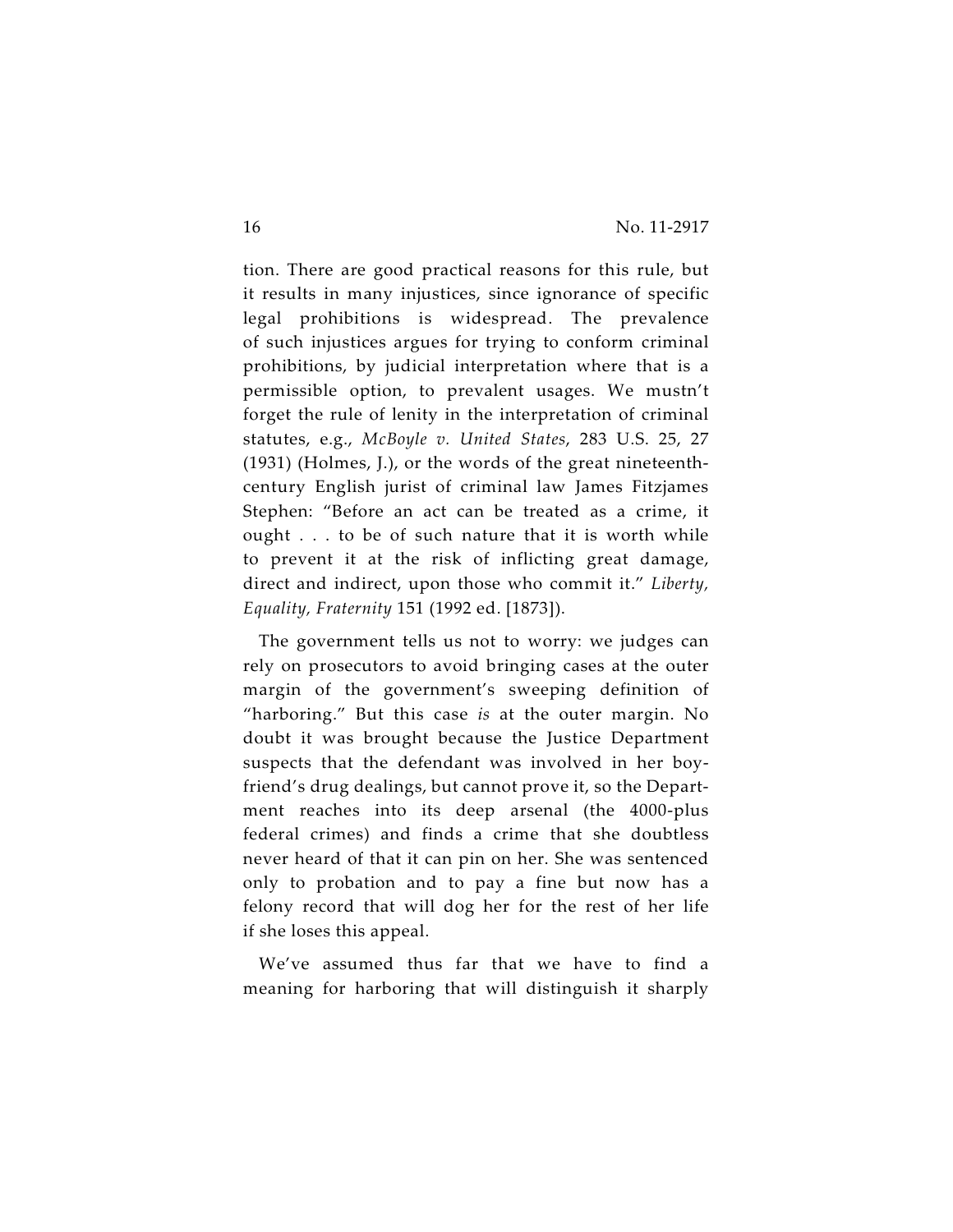from concealing and from shielding from detection. Indulging that assumption may be too generous to the government. Statutory redundancy is common, and also common as we've said is for a statute to string together words of prohibition that are almost synonyms, the better to plug potential loopholes.

Remember that the words "concealing" and "harboring" were added to the smuggling statute in the 1917 act. There is no statutory definition but here is how one court interpreted them: "When taken in connection with the purposes of the act, we conceive the natural meaning of the word 'harbor' to be to clandestinely shelter, succor, and protect improperly admitted aliens, and that the word 'conceal' should be taken in the simple sense of shielding from observation and preventing discovery of such alien persons." *Susnjar v. United States*, 27 F.2d 223, 224 (6th Cir. 1928). So concealment ("*clandestinely* shelter") is an element of harboring. In like vein *United States v. Mack*, 112 F.2d 290, 291 (2d Cir. 1940), an opinion by Learned Hand, states that "the statute is very plainly directed against those who abet evaders of the law against unlawful entry, as the collocation of 'conceal' and 'harbor' shows. Indeed, the word, 'harbor' alone often connotes surreptitious concealment."

A similar statute, entitled "Concealing Person from Arrest," punishes "whoever harbors or conceals any person for whose arrest a warrant or process has been issued under the provisions of any law of the United States, so as to prevent his discovery and arrest, after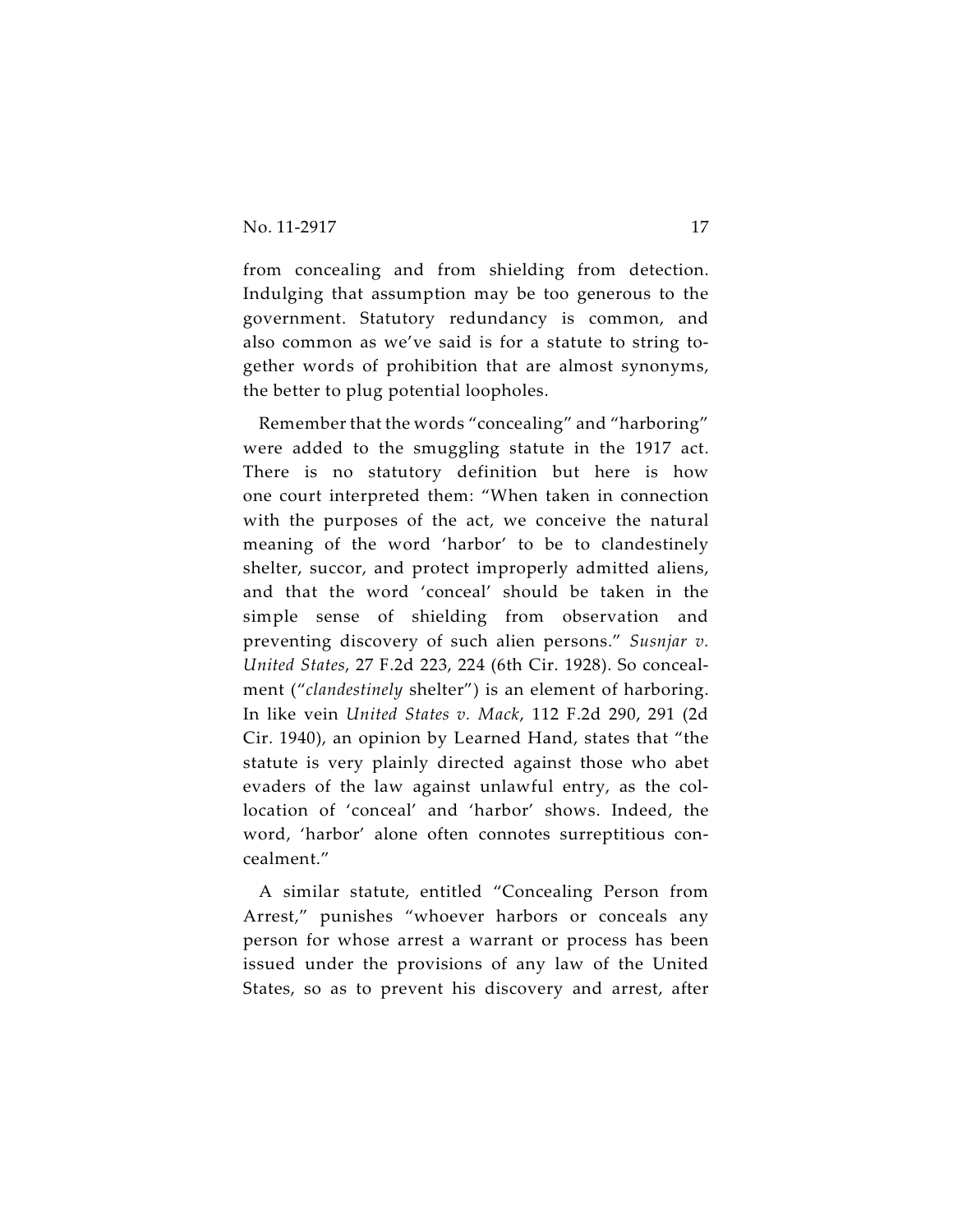notice or knowledge of the fact that a warrant or process has been issued for the apprehension of such person." 18 U.S.C. § 1071. In *United States v. Foy*, 416 F.2d 940, 941 (7th Cir. 1969), we defined to "harbor" in that statute as "to lodge, to care for after secreting the offender." To "harbor" appears in still another federal criminal statute, 18 U.S.C. § 1381, which prohibits harboring military deserters, and there the word has been interpreted to mean providing lodging and care "after secreting the deserter." *Michael v. United States*, 393 F.2d 22, 34 (10th Cir. 1968); *Firpo v. United States*, 261 F. 850, 853 (2d Cir. 1919). See also *Jones v. Van Zandt*, 46 U.S. (5 How.) 215, 232 (1847) (Fugitive Slave Act).

If as the *Susnjar* and *Mack* opinions suggest, concealment is inherent in harboring, this may seem to make the statutory prohibition of harboring redundant, and that will bother anyone who doubts that statutes ever contain redundancies (is there such an anyone?)—redundant because if harboring always involves concealing, why not just prohibit concealing? But think back to the restaurant example. The owner does not house his illegal employees in order to conceal them, though that is one effect. He is reducing their interactions with citizens, who might report them to the authorities. It is a perfect case of harboring, but might be a weak case of concealing, if the defendant could convince the jury that concealment was not his purpose in housing them.

The government doesn't rest its case entirely on dictionaries. It directs us to judicial opinions such as *United States v. Acosta de Evans*, 531 F.2d 428 (9th Cir. 1976),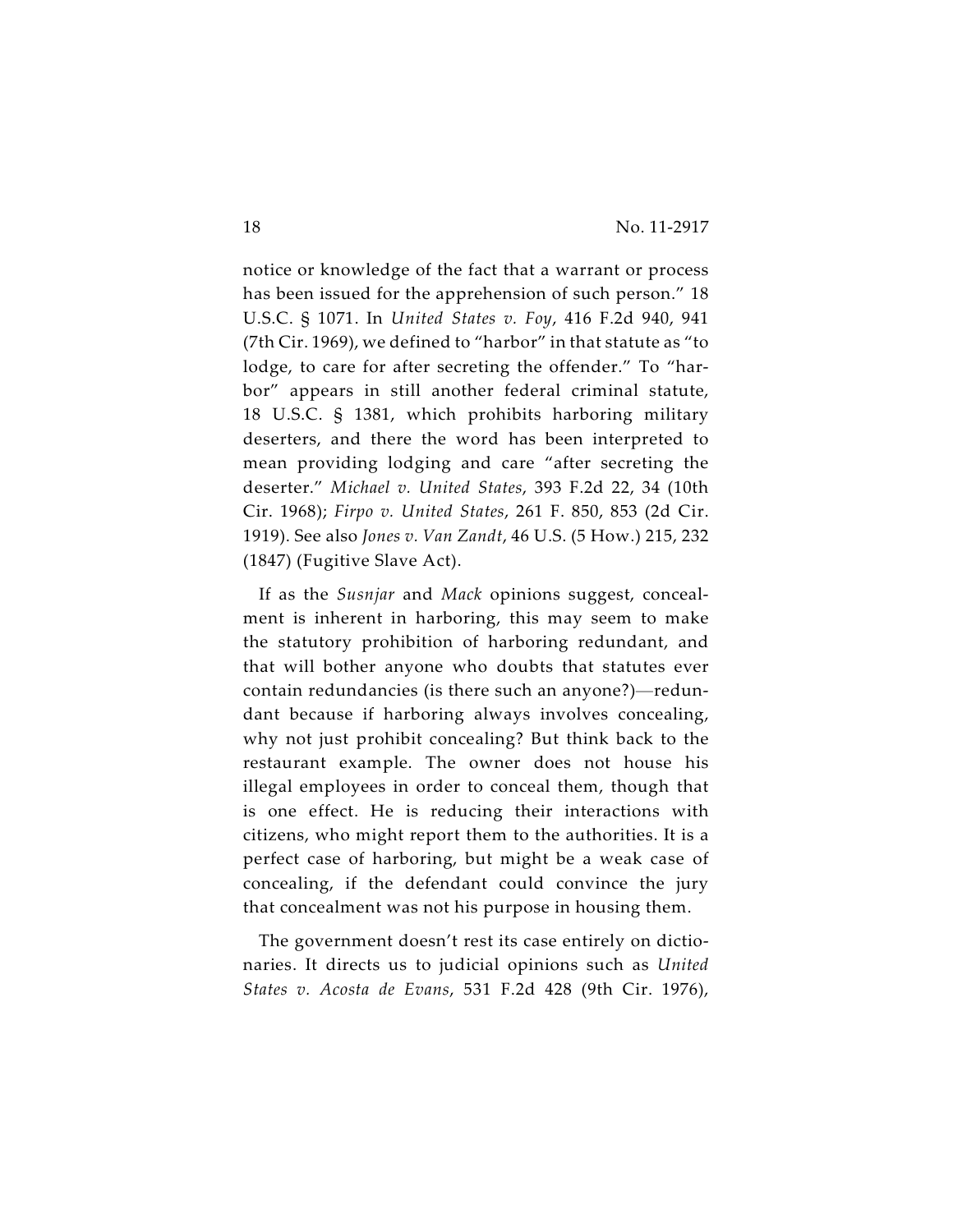where we read that "harbor" means "both concealment and simple sheltering, although the latter appears to be the primary meaning." *Id.* at 430. Because the only choice the court could see was between concealing and simple sheltering (meaning "letting another stay at one's house," though as we've noted that's not the same as "sheltering," which, like "harboring," connotes protection against some external menace), and the former was already in the statute, and because the court did not consider the possibility of statutory redundancy and thought mistakenly that "simple sheltering" is the primary meaning of "harboring," it was driven to conclude that harboring must mean simple sheltering. The analysis is unpersuasive, but in any event *Acosta de Evans* is distinguishable from the present case. In that case the defendant had met the illegal alien, her cousin Imelda, in Mexico, and Imelda had complained about the difficulty of legal immigration. Imelda got in touch with the defendant and went to live with her upon arriving illegally in the United States. These facts implied a plan between the two for Imelda to enter illegally and live with the defendant, and there is no evidence of inducement of illegal entry in the present case.

In all but one of the other appellate cases we've found the defendant did other things for the illegal alien besides providing a place to stay, such as employing him or helping him to obtain false documentation to conceal his illegal status. See, e.g., *United States v. Zheng*, 306 F.3d 1080, 1086 (11th Cir. 2002); *United States v.*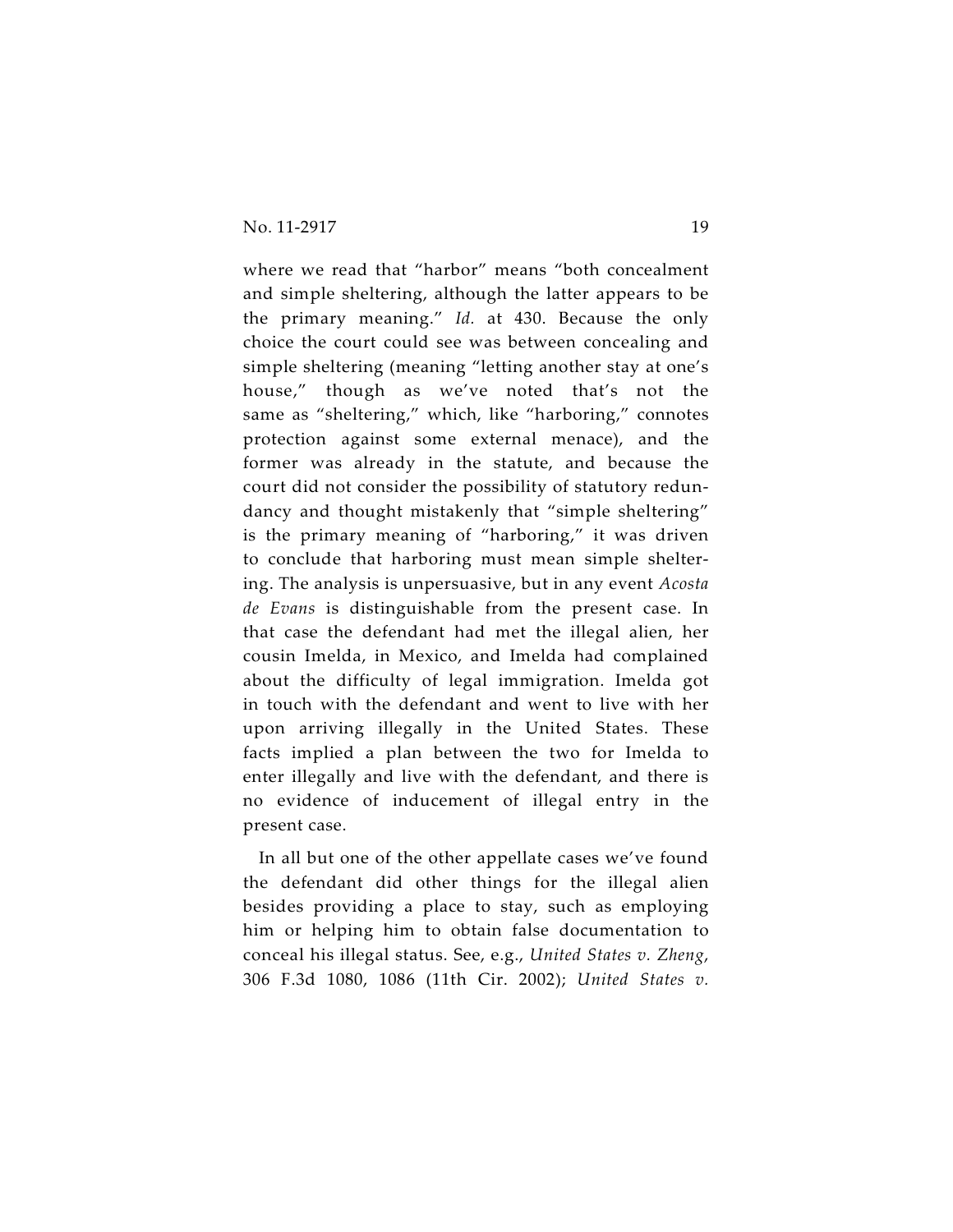*Batjargal*, 302 Fed. App'x 188, 191 (4th Cir. 2008) (per curiam). So when opinions define harboring as simple sheltering, as they sometimes do, *United States v. Kim*, 193 F.3d 567, 573-74 (2d Cir. 1999); *United States v. Jimenez*, 391 Fed. App'x 818 (11th Cir. 2010) (per curiam); *United States v. Balderas*, 91 Fed. App'x 354 (5th Cir. 2004) (per curiam), we cannot tell whether they would do so if confronted by the facts of our case, in which the defendant did nothing more than cohabit with a boyfriend who happened to be (as she knew) an illegal immigrant. We must not forget Holmes's aphorism, suggestive though overstated, that "general propositions do not decide concrete cases." *Lochner v. New York*, 198 U.S. 45, 76 (1905) (dissenting opinion). A general proposition will often as a matter of semantics cover facts remote from those of the case in which the proposition is stated, yet the court that stated it might qualify or refine it when confronted with significantly different facts.

Rather than contenting themselves with "simple sheltering" or its synonyms as definitions of harboring, some courts struggle for a definition that will avoid the anomalies that we've discussed at such length in this opinion. See, e.g., *United States v. Tipton*, 518 F.3d 591, 595 (8th Cir. 2008); *United States v. Lopez*, 521 F.2d 437, 441 (2d Cir. 1975). The Ninth Circuit itself, in a case decided long after *Acosta de Evans*, approved a jury instruction that to convict for harboring required proof that the defendant had acted with the purpose of preventing detection of the illegal alien. *United States v. You*, 382 F.3d 958, 966 (9th Cir. 2004). Some cases, in order to refine the definition of "harboring," adopt the formula "substan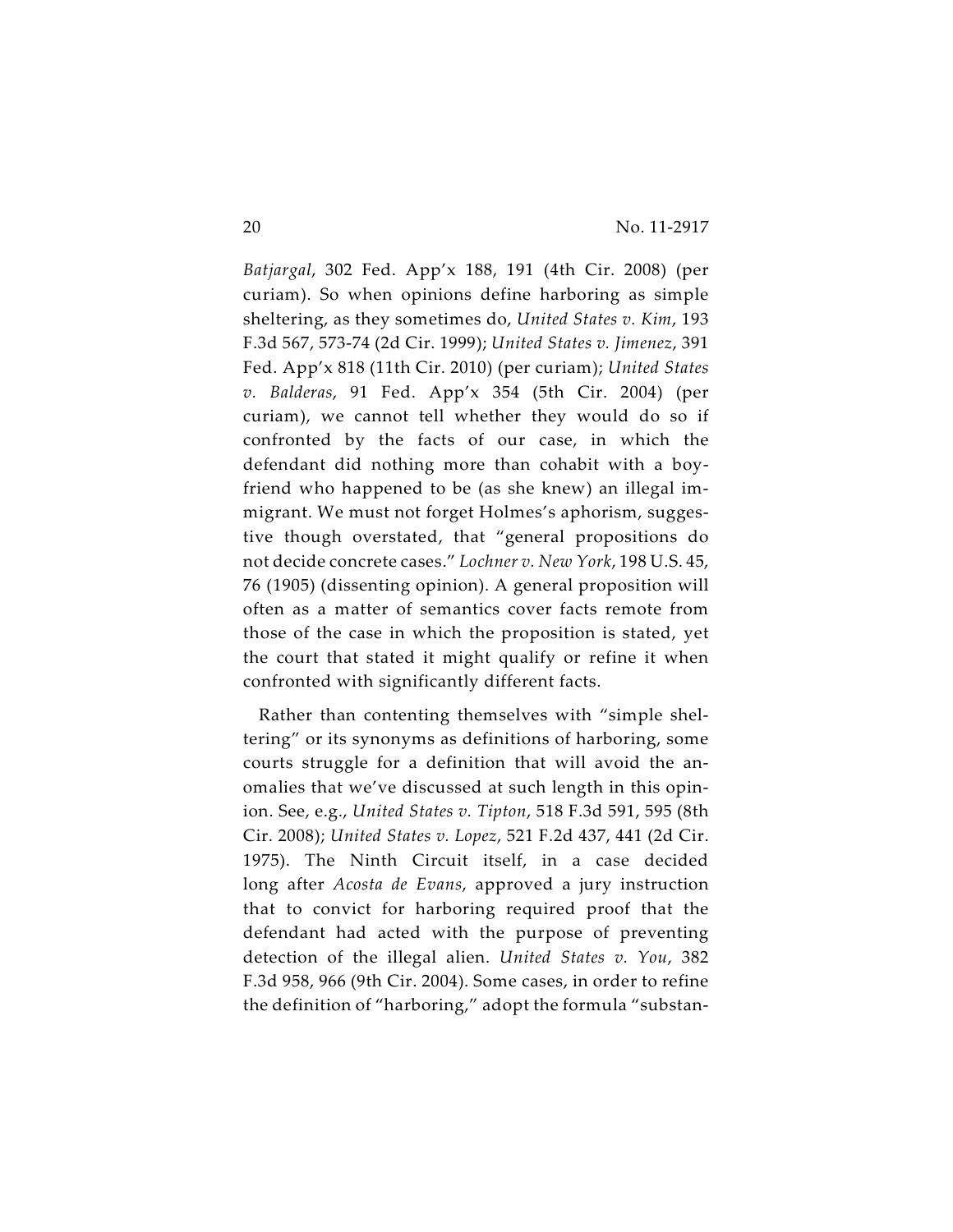tial facilitation of" or "substantially to facilitate" the alien's presence, *United States v. Ozcelik*, 527 F.3d 88, 99 (3d Cir. 2008); *United States v. Tipton*, *supra*, 518 F.3d at 595, which strikes us as too vague to be a proper gloss on a criminal statute. *United States v. Ye*, 588 F.3d 411, 416 (7th Cir. 2009). Finally, in the only case we've found in which the government prosecuted, for harboring, someone who had merely cohabited with a known illegal alien, *United States v. Silveus*, 542 F.3d 993, 1003-04 (3d Cir. 2008), the government conceded that cohabitation, without more, is not harboring, and the court reversed the defendant's harboring conviction.

A better gloss than "substantial facilitation" would be providing (or offering—for remember that the statute punishes the attempt as well as the completed act) a known illegal alien a secure haven, a refuge, a place to stay in which the authorities are unlikely to be seeking him—and thus a definition of "harboring" that differentiates it from "simple sheltering" in the sense of just providing a place to stay or just cohabiting, although as we said that is not what sheltering actually means.

Our rejection of equating harboring to providing a place to stay compels the acquittal of the defendant, for on our understanding of the offense no trier of fact could reasonably find that the defendant had "harbored" her boyfriend based on the stipulated facts, or that she had concealed him or shielded him from detection.

REVERSED WITH INSTRUCTIONS.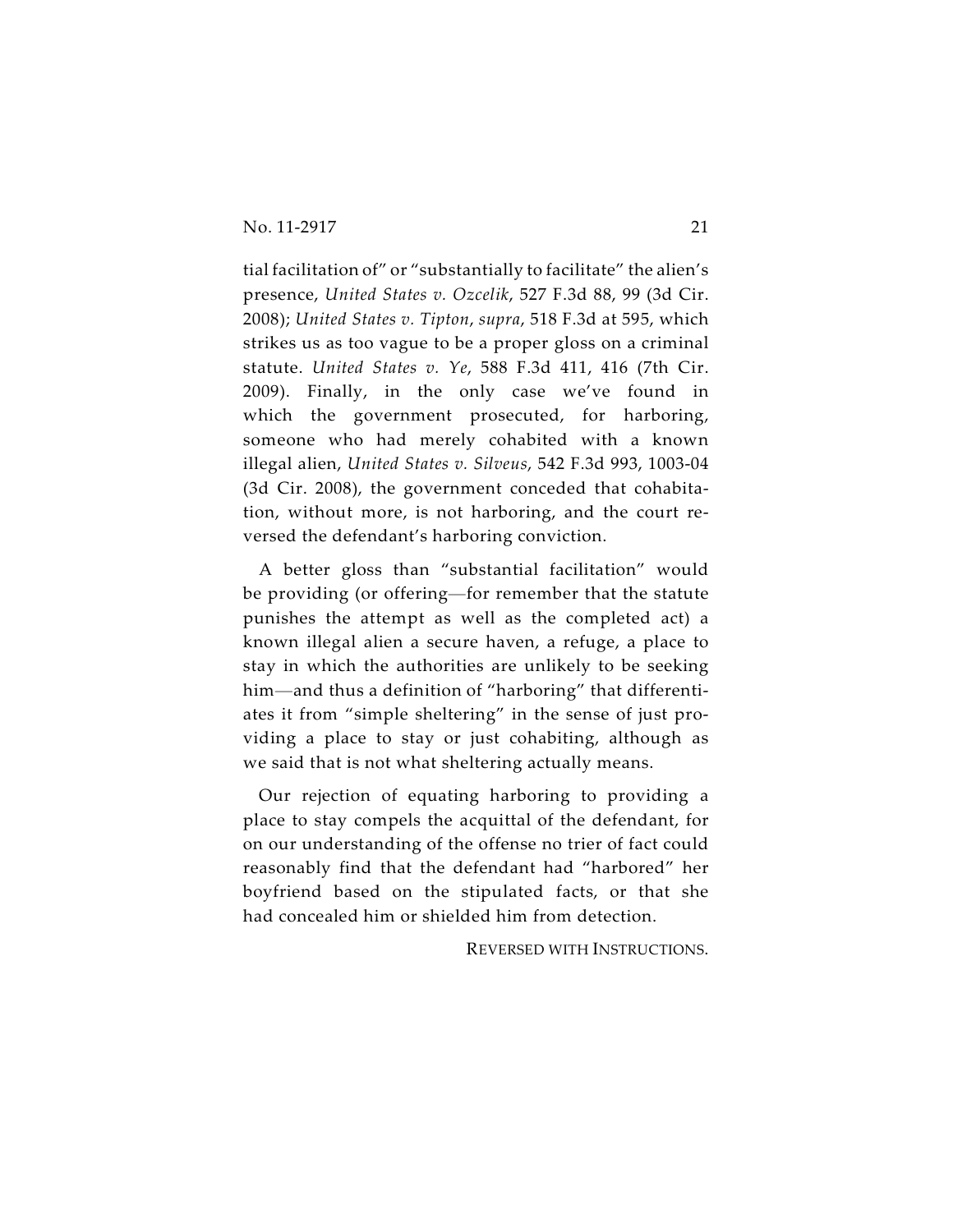MANION, *Circuit Judge*, dissenting. The defendant Deanna L. Costello was convicted of "harboring" an illegal alien under 8 § U.S.C.  $1324(a)(1)(A)(iii)$ . Costello appealed, arguing that the facts were insufficient to support a conviction under the statute. In this appeal, the court rejects the ordinary definition of the term "harboring" and asserts that the facts cannot support Costello's conviction even when considering a more exacting definition of "harboring"; thus, the court would reverse Costello's conviction. I disagree, and conclude that the plain language of the statute and the stipulated facts support the conviction of harboring. Accordingly, I respectfully dissent.

It is important to recognize the facts of this particular case; we do not need to speculate with hypotheticals. Costello is a legal American resident. When her boyfriend first moved in with her in 2002, he was merely an alien who had entered the United States without being legally admitted. If he had been caught in his undocumented condition by the Department of Homeland Security, charging Costello with harboring, a felony, at that time arguably may have been an unjust application of the law. But that did not happen. Her boyfriend then committed drug crimes, was arrested and convicted of a federal felony, and imprisoned for several years. Following his imprisonment, he was formally deported from the United States, only to reenter the country shortly thereafter in violation of his status and order of deportation. He reunited with Costello when she picked him up at the bus station and then allowed him to live with her in her home for about seven months. His stay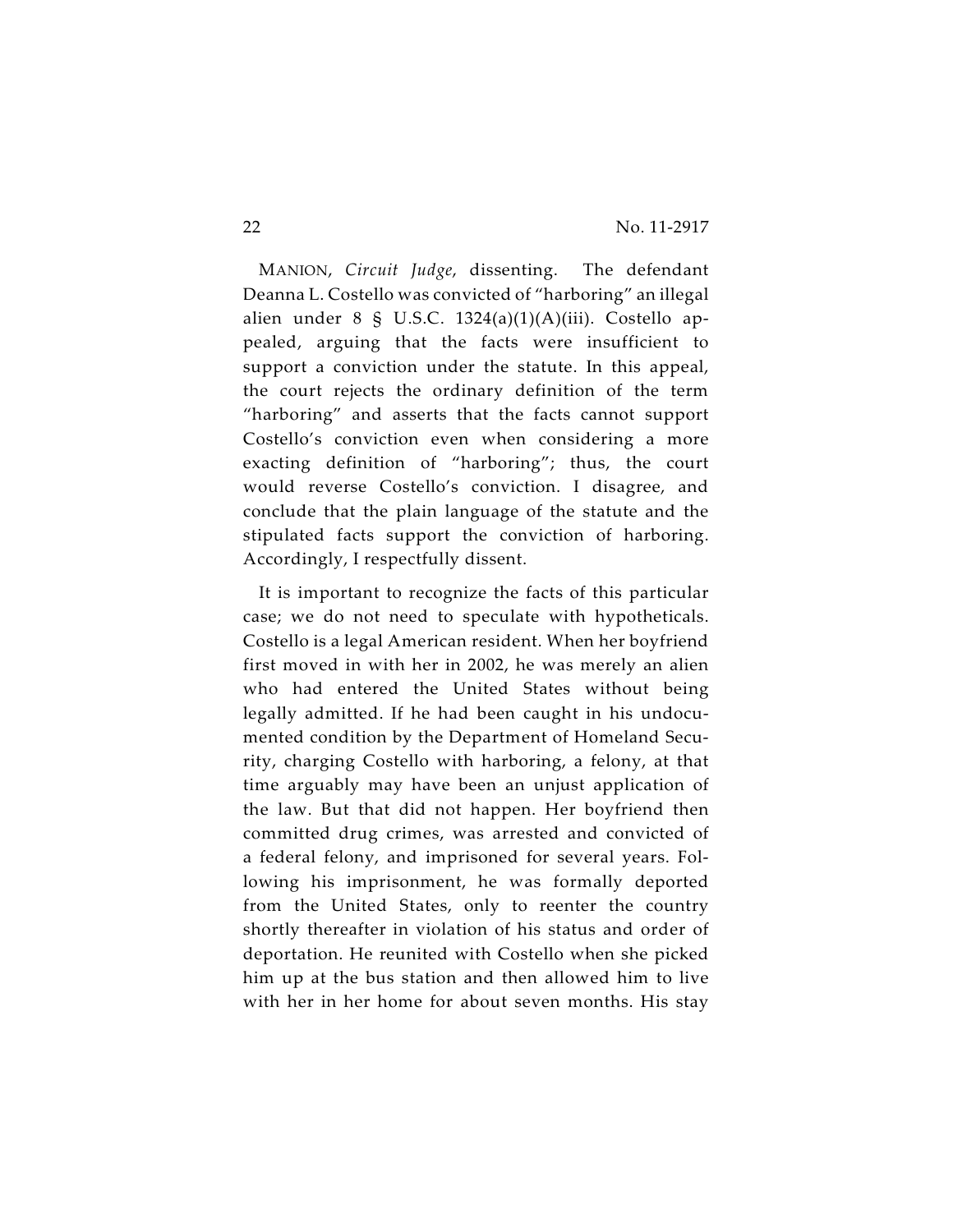with Costello ended after he and his brother crashed when being chased by Drug Enforcement Administration ("DEA") agents. During the chase he contacted Costello, but was taken into custody after the crash.

So Costello was not simply a person who was letting her boyfriend live with her. That may have been the case early in the relationship when all she knew was that he was "a Mexican whom she knew to be an illegal alien." (Opinion, p.2.) But any naivete (more likely deliberate ignorance) ceased when her boyfriend was arrested, convicted, imprisoned for a federal drug crime, and then deported. When Costello brought her boyfriend back to her home the second time, she was well aware that he was a convicted felon who had been deported after several years in federal prison, and who had further violated the law by reentering the United States without authorization in violation of his deportation proceedings. $<sup>1</sup>$  What's more, this is not a situation where</sup> Costello let her boyfriend stay at her place temporarily; instead, for approximately seven months, she provided him with a place to reside until another altercation with law enforcement ended with his arrest. This is not a case at the "outer margin." (Opinion, p.16.)

The court appears to find Costello's conviction unfair and worthy of reversal because there are so many potential "harboring" violations that presumably

 $1$  The stipulation of facts does not indicate whether Costello knew her boyfriend's reentry was a felony in violation of 8 U.S.C. § 1326(a).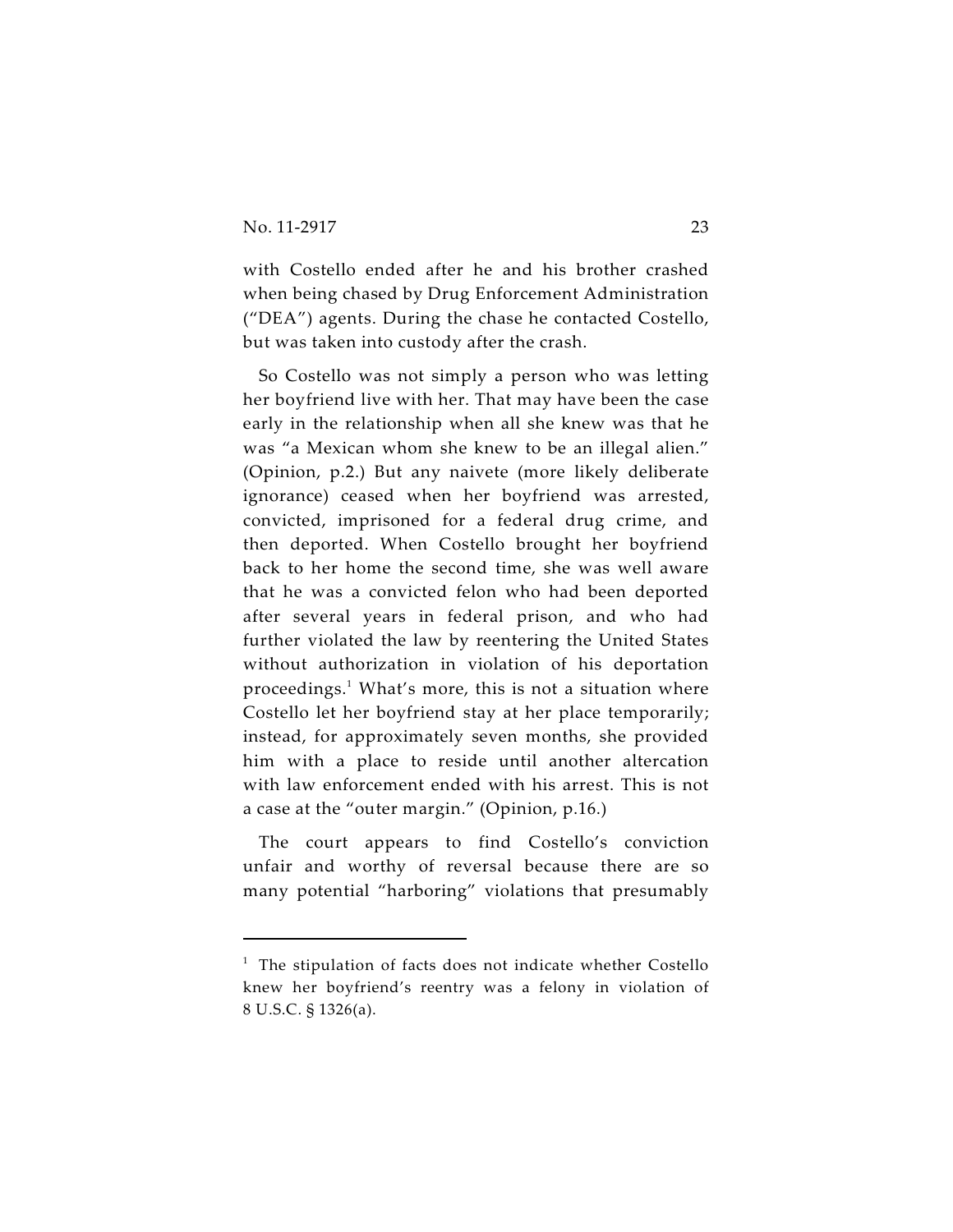occur throughout the United States but are not prosecuted. But that is not a reason for us to invalidate a federal law that Congress expects the Department of Justice to enforce. Prosecution is not always necessary and proper. "If a person commits a relatively nominal act that is proscribed by  $\S$  1324(a)(1)(A)(iii), the executive branch has the discretion to forego prosecution." *United States v. Xiang Hui Ye*, 588 F.3d 411, 416 (7th Cir. 2009). When interpreting a statute, courts should not overlay the statute with a "veneer" that "appropriates that discretion and also invades the province of Congress." *Id.* The court's decision both invades congressional province and impermissibly questions the executive's decision to prosecute.

Courts should interpret the statute according to its "plain language," and "assume[] that the purpose of the statute is communicated by the ordinary meaning of the words Congress used." *Id.* at 414-15 (quoting and citing *United States v. Berkos,* 543 F.3d 392, 396 (7th Cir. 2008)). In this case, the statute declares that any person who "conceals, harbors, or shields from detection" an illegal alien is criminally liable. 8 U.S.C.  $\S$  1324(a)(1)(A)(iii). Contrary to the court's assertion, the ordinary meaning of "harboring" certainly includes "providing shelter to." This was a common understanding of the term when the term "harbor" was first added to the statute in 1917, and when the statute was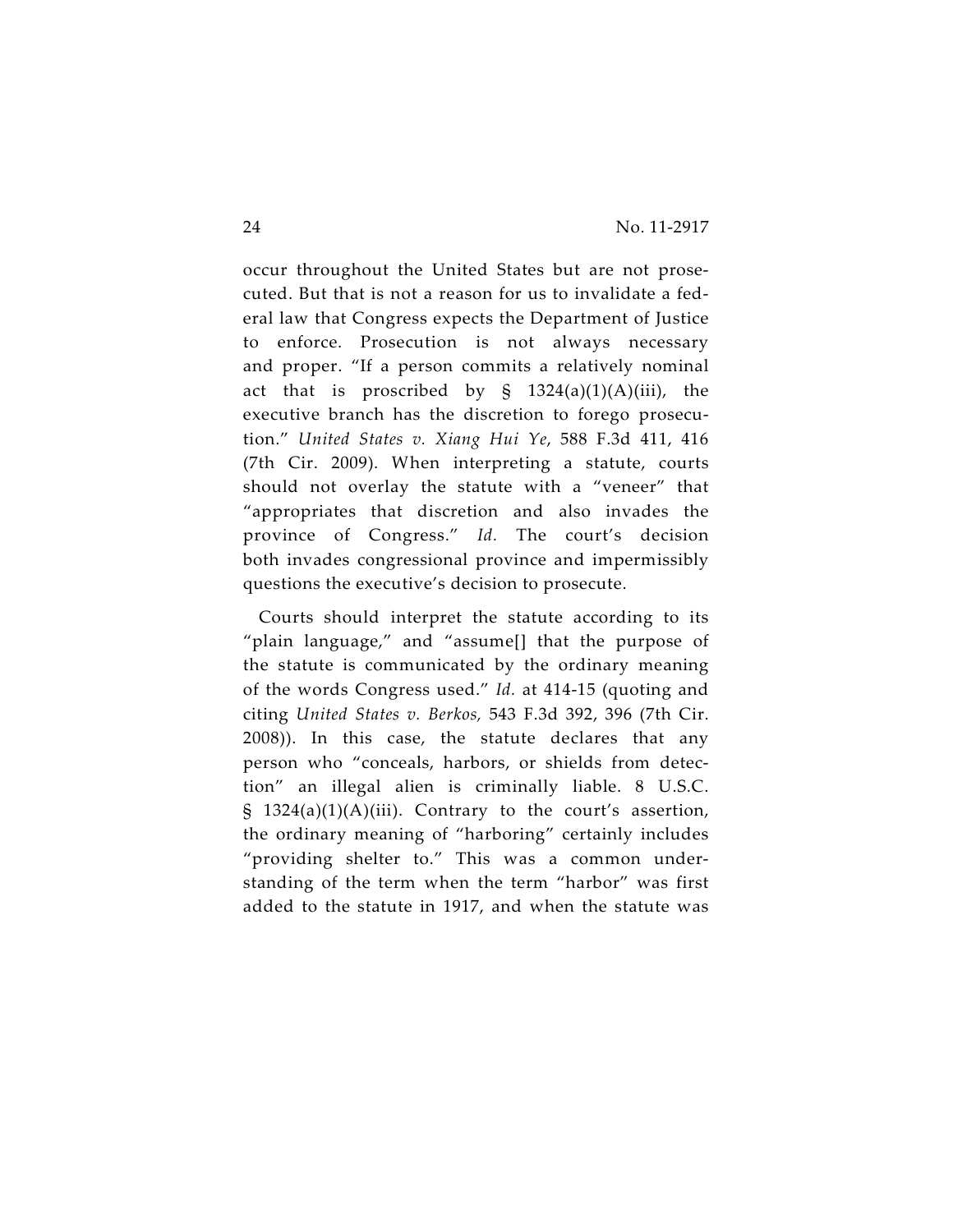amended and the term retained in  $1952.^2$  As we noted in *Ye*, " 'conceal,' 'harbor,' and 'shield from detection' have independent meanings, and thus a conviction can result from committing (or attempting to commit) any one of the three acts." *Ye*, 588 F.3d at 414. Perhaps if Costello had shooed her boyfriend out the back door when the police were approaching from the front, she could be accused of shielding. Or if she had hidden him in the basement under a pile of laundry when federal agents showed up with a search warrant, she could also be charged with concealing. But she neither shielded nor concealed; instead, she provided shelter to her boyfriend, and nothing more is required to charge her with harboring under the statute.

The court suggests a more exacting definition of "harboring" than "providing shelter to," namely, "providing . . . a known illegal alien a secure haven, a refuge, a place to stay in which the authorities are unlikely to be seeking him." (Opinion, p.21.) Certainly Costello qualifies under this more narrow definition. Her home was a refuge and a safe haven because it was protected by the privacy the Fourth Amendment provides her—freedom from unreasonable searches. By allowing her boyfriend to stay with her, it made it

 $2$  See Webster's New International Dictionary of the English Language 981 (1917) ("harbor" defined as "[t]o afford lodging to; to entertain as a guest; to shelter; to receive; to give refuge to"); Webster's New Collegiate Dictionary 376 (John P. Bethel et al., eds. 1953) ("harbor" defined as "to entertain as a guest; to shelter; to give a refuge to").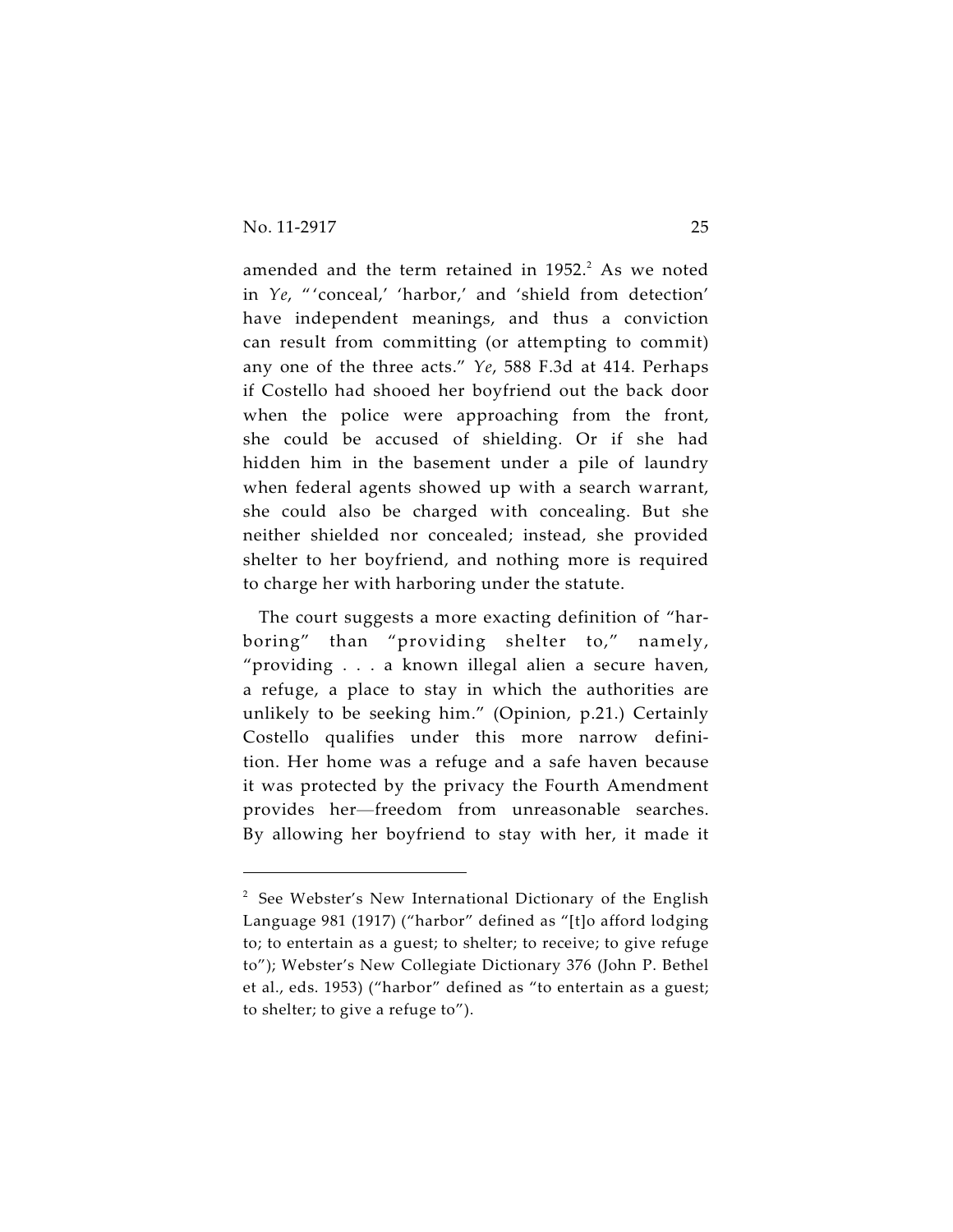much less likely for the authorities to discover that he had reentered the country.<sup>3</sup> Until his criminal conduct exposed him to the police, he lived in a haven secure from any governmental scrutiny. This refuge lasted for approximately seven months until the time her boyfriend was captured with drugs after running from his wrecked car following a high-speed chase.

Under the facts of this case, the charge and conviction for harboring was by no means an overreach. Costello acted not just with the knowledge that her boyfriend was a mere illegal alien, but also with the knowledge that he was a convicted felon who had been deported and had reentered the country in violation of his deportation order. And she did not give him just a shortterm place to stay; instead, for seven months, she provided him with a safe place to live. What Costello did—providing her boyfriend with shelter and a safe

 $3$  The court asserts that because the government authorities knew that Costello's boyfriend had previously lived at Costello's house before his first arrest in July 2003, he was not "made safer" by living there on his return to the United States. But until Costello's boyfriend connected with his brother in the drug trade and got caught by the DEA, the authorities apparently did not know that he had reentered the country; so they had no reason to suspect that he was staying at Costello's house. Costello's home still provided him with a private safe harbor, free from public interference and out of the eyes of the authorities. Obviously the occasions when he stayed with his brother were by no means in a safer haven.